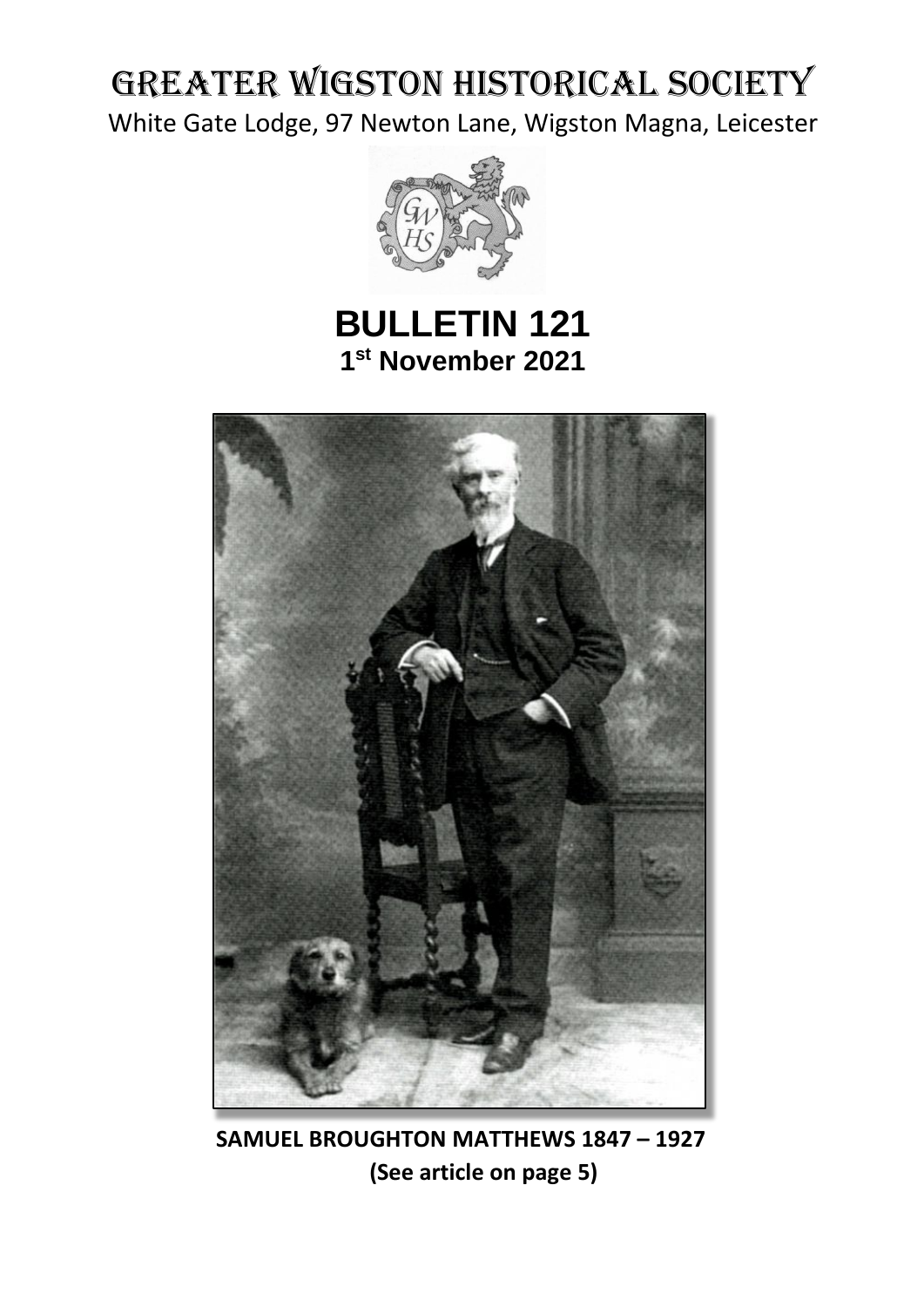### **PROGRAMME OF MEETINGS JANUARY 2022 – DECEMBER 2022**

#### **19 JANUARY**

WITCHCRAFT IN 17<sup>TH</sup> CENTURY LEICESTERSHIRE (POWERPOINT & PICTURES) *DR LEN HOLDEN*

#### **23 FEBRUARY**

AGM FOLLOWED BY SIGNIFICANT BUILDINGS AND BLUE PLAQUES PART 2 (POWERPOINT & PICTURES) *PETER COUSINS*

#### **16 MARCH**

WILLIAM FLINT – LEICESTER ARCHITECT (POWERPOINT & PICTURES) *MARK MITCHLEY*

#### **27 APRIL**

A STORM IN A TEASHOP: THE WAITRESSES' STRIKE OF 1908 (POWERPOINT & PICTURES) *DR ANN FEATHERSTONE*

**18 MAY** THE HISTORY OF MILESTONES (POWERPOINT & PICTURES) *HELEN CRABTREE*

#### **15 JUNE**

GUIDED TOUR OF LUTTERWORTH CHURCH FOLLOWED BY A WALKING TOUR OF HISTORIC LUTTERWORTH

**JULY** NO MEETING

**17 AUGUST** GUIDED TOUR OF LAMPORT HALL AND VISIT TO THE GARDENS FOLLOWED BY AFTERNOON TEA

**21 SEPTEMBER** IN SEARCH OF DANIEL LAMBERT (POWERPOINT & PICTURES) *PHILIPPA MASSEY*

**26 OCTOBER** THE MAGIC OF RADIO (POWERPOINT & PICTURES) *BRIDGET BLAIR*

#### **16 NOVEMBER**

FOXTON LOCKS AND INCLINED PLANE (POWERPOINT & PICTURES) *MARY MATTS*

#### **14 DECEMBER \***

CHRISTMAS EXTRAVAGANZA "CHRISTMAS CRACKERS" BY THE MARKET HARBOROUGH SINGING GROUP WITH NIBBLES & DRINKS

\*Our Christmas Party for members and visitors will be £3 per person on the night towards refreshments.

**Society's website: [www.wigstonhistoricalsociety.co.uk](http://www.wigstonhistoricalsociety.co.uk/) All enquiries to: secretary@wigstonhistoricalsociety.co.uk The Bulletin is published three times a year on 1st March, July and November. Articles etc., (which are always welcome) should be submitted to the Editor email: bulletineditor@wigstonhistoricalsociety.co.uk four clear weeks before publication date.**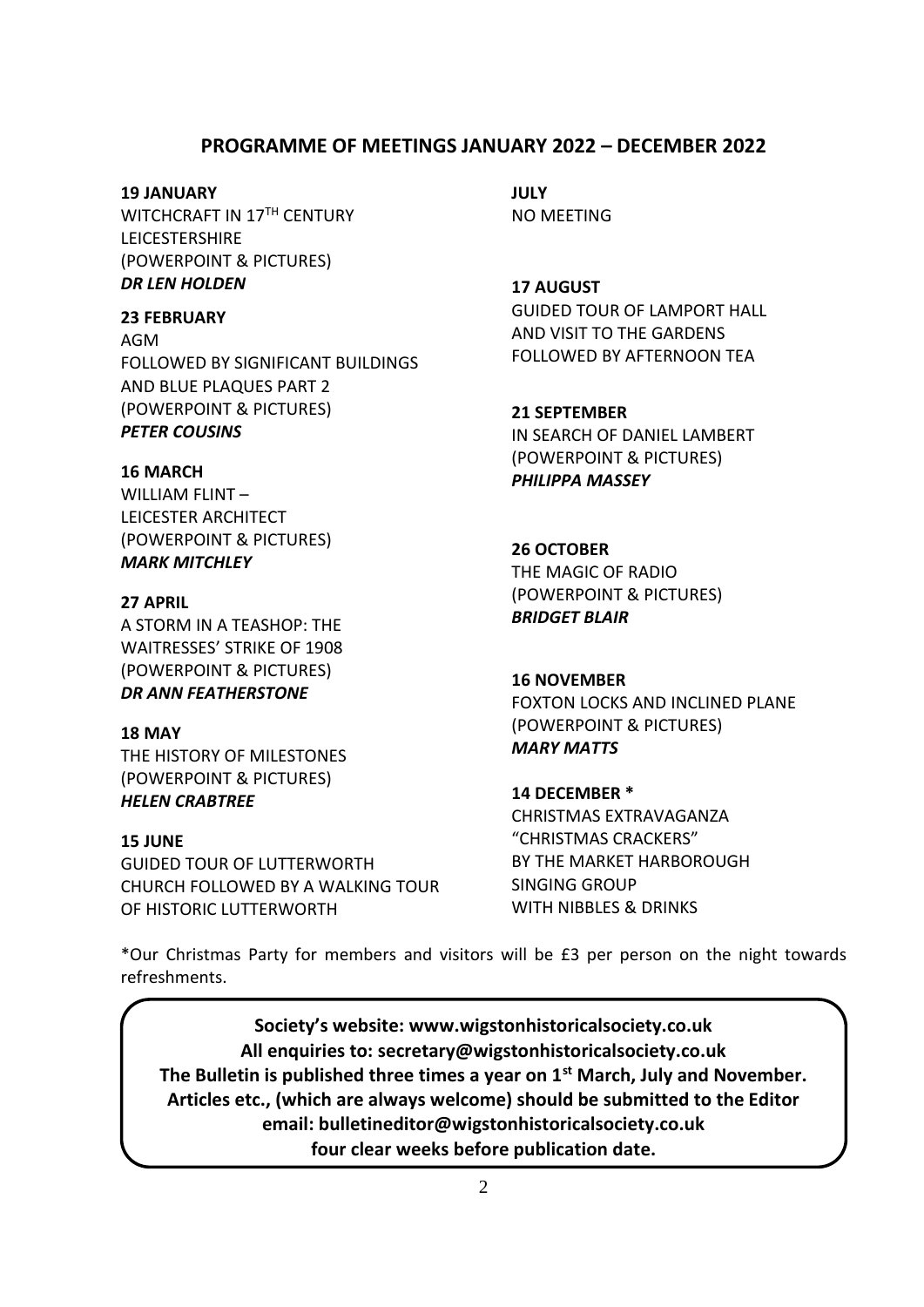# **FROM THE CHAIRMAN**

Covid 19 has caused us all to look closely at how we do things and has changed our lives in many ways. Our meetings have started again with extra controls in place. Many of those who attended our first meeting in September were pleased with our efforts and the way in which our team coped. Thanks to all involved.

You will all have seen the alterations that we have had to make to our meeting programme and timings due to changes within the school and also changes to the way the school is managed during Half Term. I do hope you will all bear with us as we continue to bring you the monthly meetings with varied and interesting subjects.

Another change happening is with our Bulletin. Hannah Evans has provided an excellent service as Bulletin Editor. However, a change in her circumstances has meant that she can no longer continue in this role. I would like to thank Hannah for editing the Bulletin and wish her well for the future. The role of editor will be filled by Steve Marquis.

As our membership grows, now 180, we have had to make some operational changes in the way we distribute the Bulletin. I would like to thank all those who have agreed to receive their copy via e-mail.

I would like to thank the Committee for all the hard work in managing the changes with the least disruption to our normal operation. I look forward to seeing you at our Christmas meeting when there will be drinks and nibbles.

**Mike Forryan**

# **OBITUARY**

**We sadly announce the recent passing of one of our members - Brian Woodward who was a longstanding member of the Society and attended our monthly meetings regularly.** 

**Our thoughts and condolences go out to his family.** 

PLEASE NOTE:

Due to space restrictions in this issue, the serialisation of "Wiggy's Child" will continue in the next Bulletin.

> *HAVE YOU ANY STORIES TO TELL?*  Please get writing and send your articles to: [bulletineditor@wigstonhistoricalsociety.co.uk](mailto:bulletineditor@wigstonhistoricalsociety.co.uk)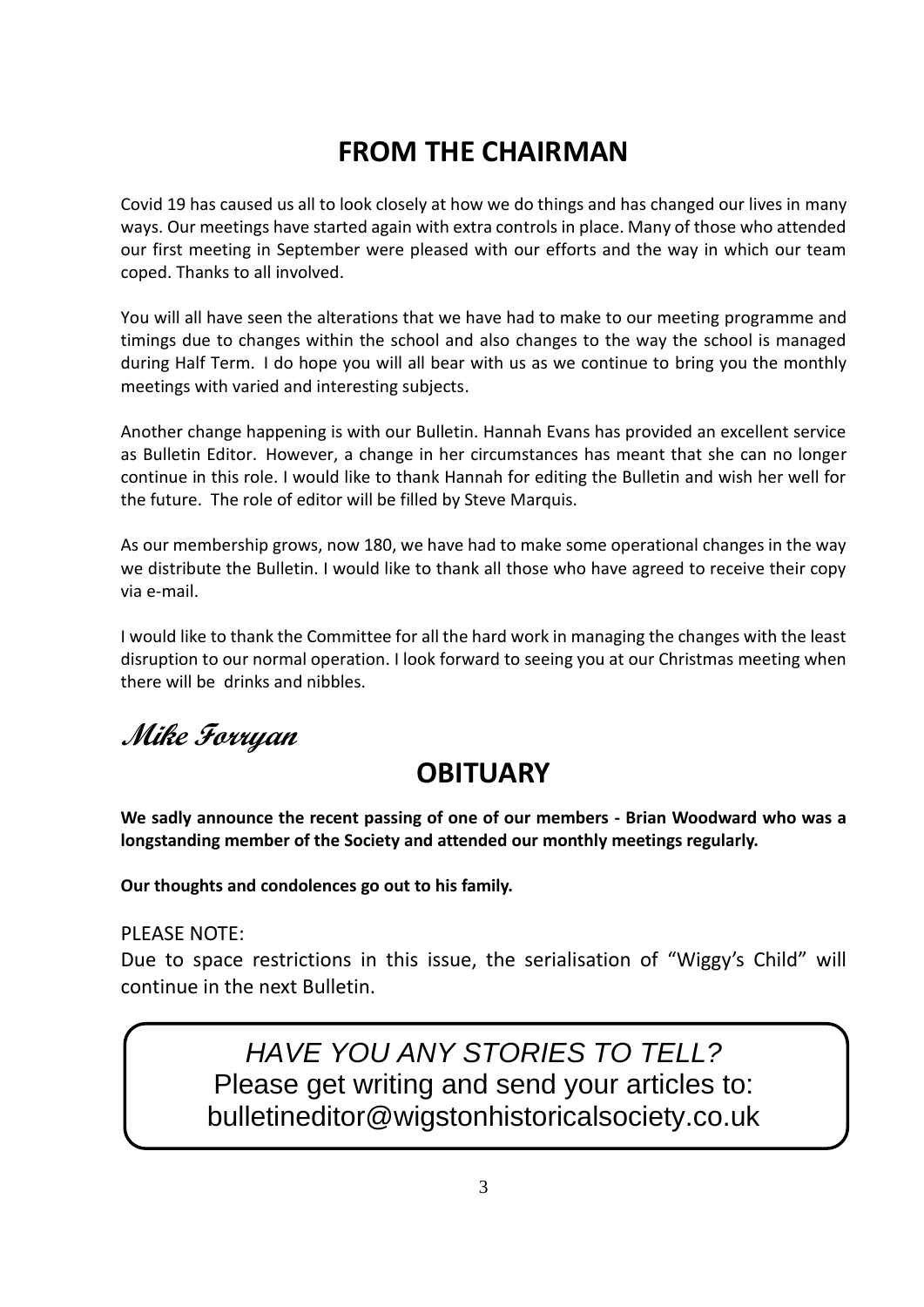In the first of an occasional article on local personalities we highlight the life of:

## **PETER CLOWES**



Peter was born in Wigston Magna in 1928 and lived with his parents at the family home in Station Road. His brothers were Roy and Ivan. It is thought that he attended Bell Street School and then South Wigston Boys School where he became head boy.

His first job was as a projectionist during the war at the Magna Cinema where he slept on the red carpet whilst on fire watching duty. He returned to work there in 1948 after his National Service which was in the Grenadier Guards. During his time as a soldier he was a street liner outside Westminster Abbey for the wedding of the then Princess Elizabeth and he manned the telephone switchboard at Buckingham Palace as well as doing guard duty at the Bank of England.

He eventually joined his father and grandfather in the family carting business of Eli Bailey who was his great grandfather. The firm had hauled coal by horse and cart from South Wigston railway sidings to the gas works on Gas Lane in Wigston Magna since 1868. When the gas works closed in the 1950s he built up the retail side of the solid fuel business and became well known in Wigston and rural South Leicestershire.

On his marriage to Shirley in 1959 they took over, and lived above, the Magnet Stores shop in Bushloe End, just along the road from his family home. This shop was previously run by Len Burdett, it sold groceries and had a well-stocked sweet counter which tempted generations of children on their way to and from the schools further along Station Road. Shirley, who as a young woman was given the title by her mother of 'the unknown British beauty' had worked, since leaving school, at the Co-op store at the corner of Long Street and Central Avenue. When, newly married and keeping their own shop, they became local stars as the handsome former Grenadier Guardsman and his beautiful young wife.

Peter's uncle owned a farm on what we now know as Stonesby Avenue near the railway and he spent a lot of time helping out which increased his knowledge of rural matters and it was through this interest that he came to know local farmer and landowner Duncan Lucas.

Amongst his friends were the Freckingham family who lived in Newgate End and through their connection with the Master Hosiers house on Bushloe End he became a founding trustee on the establishment of the Wigston Framework Knitters Museum in 1989. He was also appointed the Honorary Curator, a position he enthusiastically retained until a few months before his death. Always interested in local history he had many tales to tell visitors to the museum and spent many hours learning how to operate one of the hand knitting frames preserved in the museum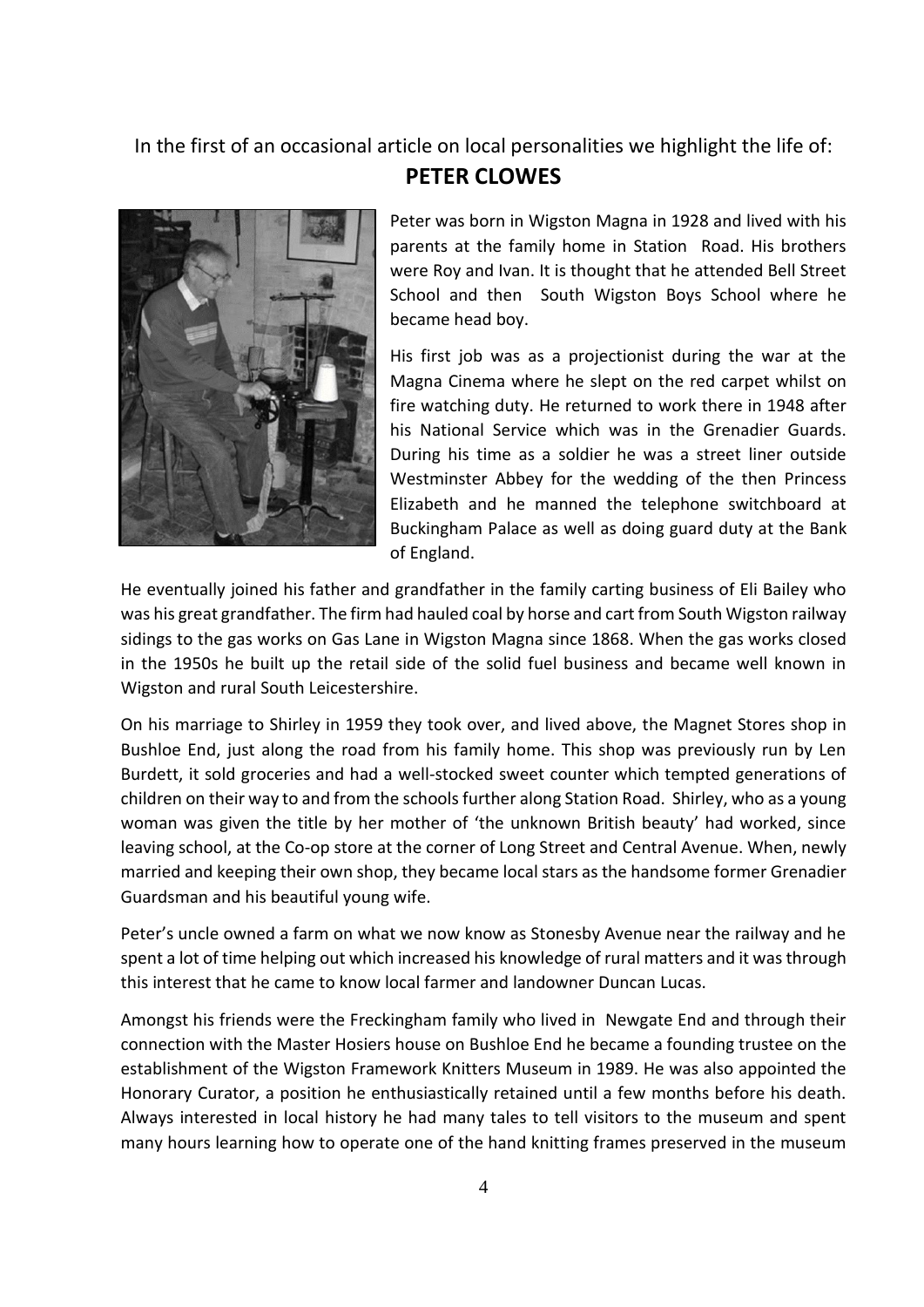workshop. He gave demonstrations of the skilled work involved in several films and TV documentaries. Also, he gave lessons to an interested teenager as part of her Duke of Edinburgh's award project.

Apart from his interest in local history, Peter had a large collection of Cranberry glass and was a photographer, he built up an extensive collection of slides showing the ever changing local scene which he used to give talks to raise much needed money for the museum. The collection is retained by the family. He was the Borough Council's Citizen of the Year in 2010. In recognition of his contribution to local heritage conservation he was awarded the MBE in 2012. Peter passed away on 28 September 2014 aged 86.

**Article by Colin Towell with help from Shirley and input from an article in the FWK Bulletin number 55.** 

## **SAMUEL BROUGHTON MATTHEWS (SAMUEL 4) 1847 – 1927 HIS FAMILY THROUGH FIVE GENERATIONS**

Samuel Broughton Matthews' family can be traced back to his great grandparents Samuel (1) and Hannah Matthews whose son Samuel (2) was born on 21/4/1791. The family lived in the St. Margaret's area of Leicester. Samuel (2) at some point moved to Oadby where on 6/6/1814 he married Dorothy Bettoney, also of Oadby, at the parish church. Samuel (2) was a woollen hosier and the couple lived in Black Dog Lane. They were to have eight children. The eldest child Samuel (3) was born on 7/12/1816 in Oadby but actually baptised on 15/5/1817 at Wigston Independent Church in Long Street, now renamed The United Reformed Church.

The 1841 census shows Samuel (3) still living at the family home in Oadby and working as a painter. By 1846 he had moved to Wigston where he was both a painter and an engraver mainly of burial headstones. On 14/4/1846 at Kilby Church he married Sarah Broughton. Sarah had been baptised on 26/8/1827 and was the daughter of Joshua Broughton a carpenter and his first wife Mary nee Asher. Sarah was only 19 years old at the time while Samuel (3) was aged 29, so quite an age difference. The couple lived in Leicester Road, and by 1851 had a son Samuel Broughton Matthews, (Samuel 4) aged 4, and a daughter Sarah Ann Matthews under 12 months old. Also living with them was a nephew Thomas Matthews described as an apprentice, who was being trained by Samuel (3). Ten years later in 1861 Samuel (3) and Sarah had a family of seven children, two sons (Samuel 4) by then aged 14 and already working as a painter and Walter H. Matthews aged 8 together with five daughters. As well as painting buildings Samuel (3) was a very talented artist and produced an impressive self-portrait still in the possession of the family.

Samuel (3) very sadly died on 15/12/1866 aged only 50. He is buried at Welford Road Cemetery, Wigston. Five years on and the 1871 census lists Sarah as a widow aged 44 working as a painter. Her son Samuel (4) aged 24 was still a painter and the family also employed a boy to assist them. Samuel (4's) brother Walter by then 18 was also a painter, and the five daughters were all still at home and had jobs, except the youngest who at 10 years old was still a scholar.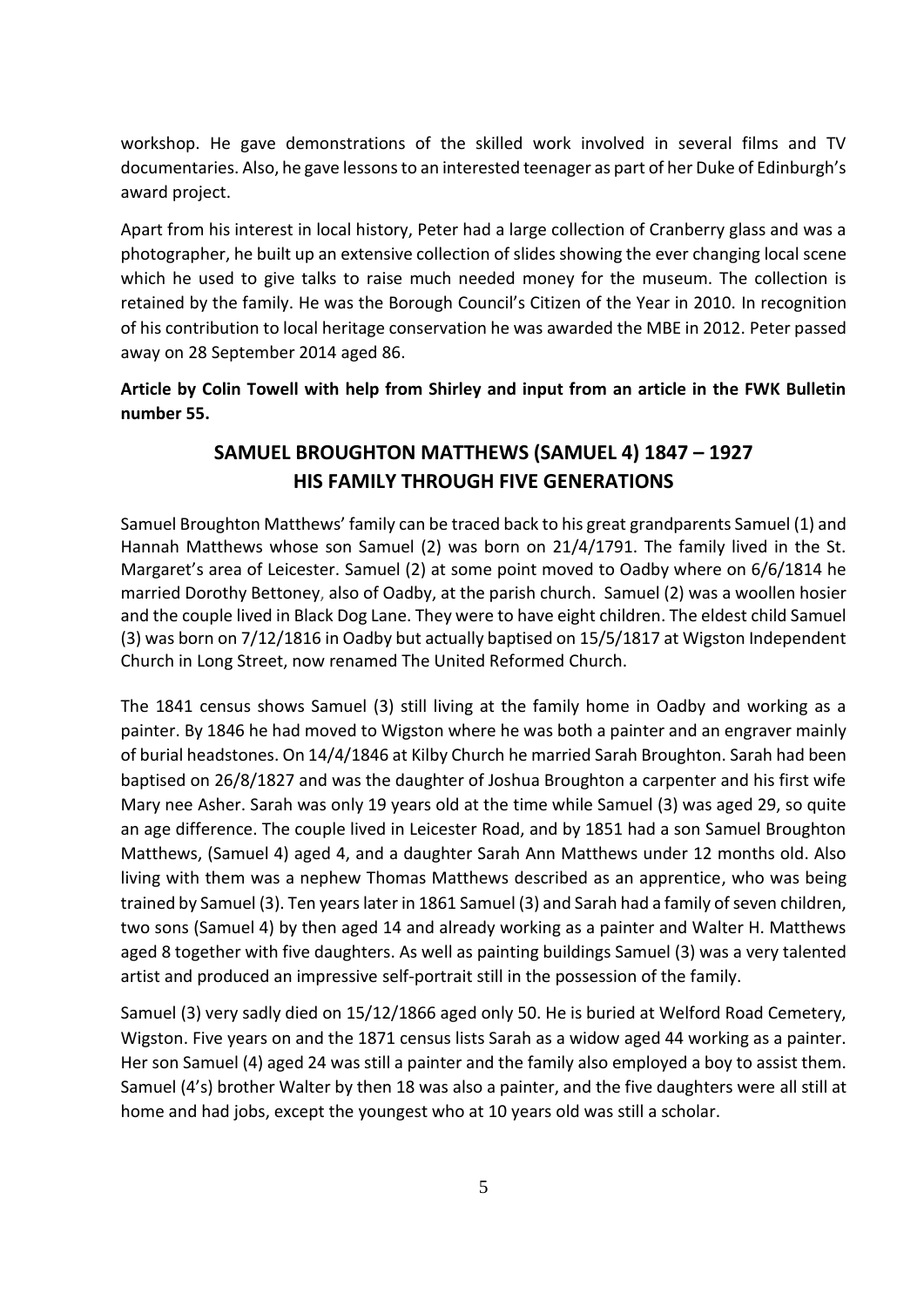Samuel (4) had been born in Wigston in 1847. The family lived at 38/40, Leicester Road and in 1875 he married Elizabeth Loveday, a dressmaker, who lived next door at 42, Leicester Road. Elizabeth had been born in 1841 to George and Mary Loveday. Her father was a prominent businessman described as a grazier of 85 acres and also a manufacturer of woollen jackets. The couple were to have three daughters, Helen, Margaret and Kathleen.

Their father Samuel (4) was plainly a very hard working and public-spirited man. He continued to run his late father's business which as well as the painting and engraving also came to include plumbing and gas fitting. He did a lot of work for the board schools being built at the time, and painted the newly built Lee & Glen hosiery factory in 1885 (later known as Two Steeples), and was also responsible for repairs to the Blaby Isolation Hospital in 1897. He had customers in Oadby too, and occupied a building on London Road, presumably to store tools and equipment.

Away from his work he built a Village Hall in Frederick Street, with caretakers' house adjoining. This was situated near the top of the street on the right. He was the one and only secretary until putting it up for sale in 1891. In the days before there was any kind of official help and advice for expectant and new mothers, he set up a welfare clinic for them. This was run by an experienced group of local ladies under the guidance of midwives and doctors. In 1904 he was elected chairman of the Wigston Magna Evening Schools Committee which met at Bell Street Infant School. The curriculum for the classes including reading, writing, shorthand, needlework, cookery, book-keeping and domestic economy. Perhaps his biggest commitment was to the United Reformed Church where he was a lifelong member. When he retired in 1905 after over 40 years of active involvement, mostly working with the children, he was presented with an illuminated address by the teachers in recognition of his valuable and willing service.

His wife Elizabeth died on 15/1/1908 which must have been a great blow. He died on 11/5/1927, it seems he was taken ill quite suddenly as he had signed his Will only the previous day. They are both buried in Welford Road Cemetery, Wigston. There is a window at the back of the United Reformed Church which reads: "Samuel Broughton Matthews, Teacher, Superintendent, Deacon and Treasurer for 60 years, and Elizabeth his wife who from a child worshipped here".

Helen Matthews was the eldest daughter of Samuel and Elizabeth Matthews and was born on 14/3/1876 in Wigston. She was a talented photographer and music teacher. On 4/3/1903 at the United Reformed Church she married Bertrand Hassall son of Henry and Ellen Hassall. Bertrand was born on 7/1/1879 and worked as a commercial traveller for a flour company. Bertrand and Helen were both much involved with the Wigston Operatic Society, which put on many performances and events at the Co-operative Rooms at the time. Helen played the piano accompaniment and Bertrand often took an acting role too.

The couple had the one child, a daughter named Dorothy born in 1904, but she very tragically died aged only 24 on 15/10/1928 of Sleeping Sickness, an uncommon illness more officially named Encephalitis Lethargica. At the time the 1939 Register was compiled (a population survey in the early days of WW11) Bertrand and Helen were living at Uplands, 162, Mere Road, Wigston. Also resident with them was Kathleen Peck nee Matthews, Helen's youngest sister by then a widow. By 1952 the trio had moved to 55, Mere Road and had moved again to 33, Mere Road by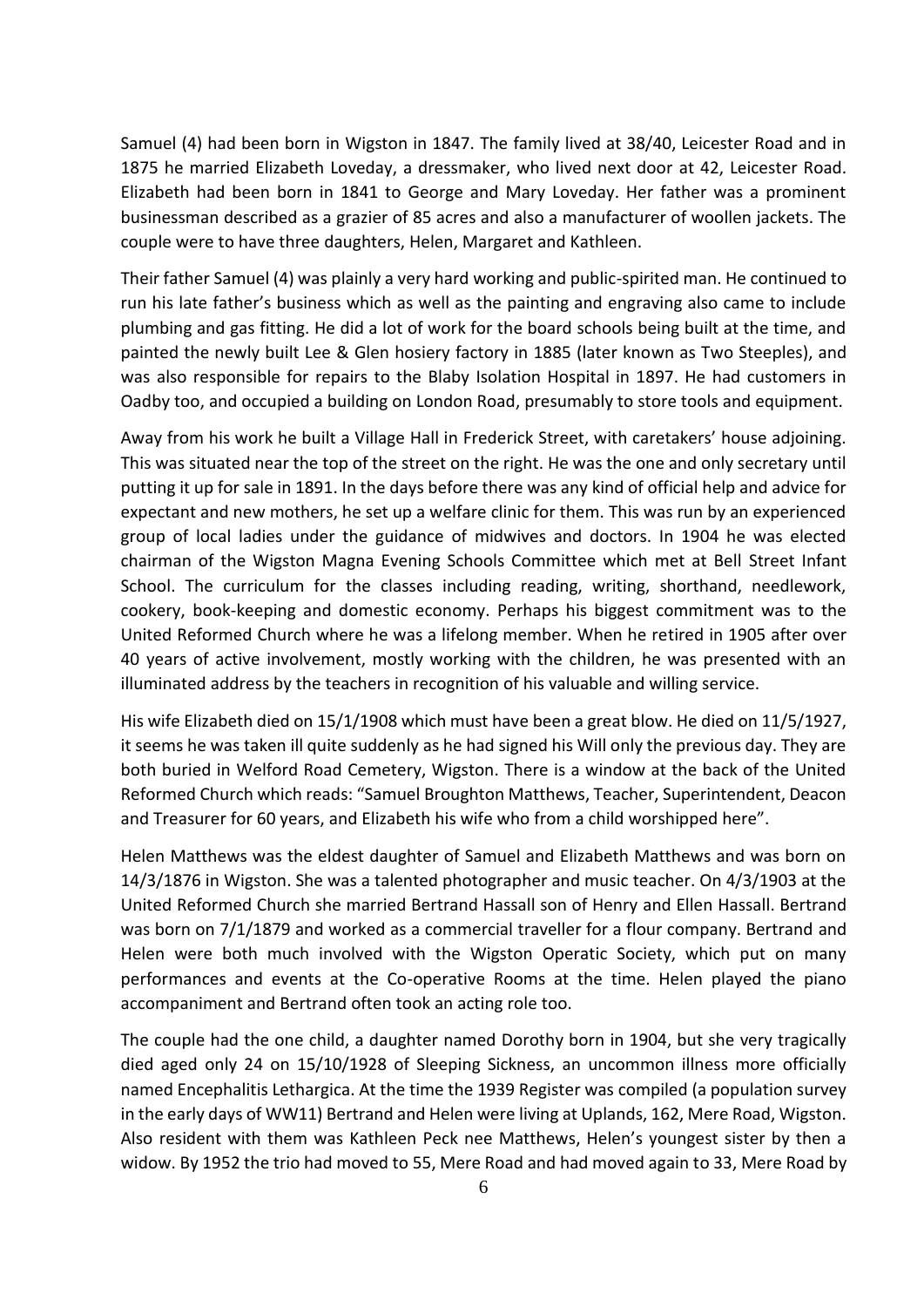the time of Bertrand's death on 3/2/1960. Helen and Kathleen continued to live together in Mere Road for many years, eventually moving to the Grange Nursing Home in Saddington where Helen died on 17/4/1972.

Margaret Matthews was the second daughter of Samuel and Elizabeth Matthews and was born on 3/5/1880. She was a teacher of cookery and ran technical classes before her marriage. On 11/12/1907 at the United Reformed Church, Wigston she married John Alfred Broughton, a son of John Daykin Broughton and his wife Ann. J D Broughton had established a hosiery factory in Bell Street and John Alfred worked there. The couple set up home locally before moving to the newly built Beech House, 56 Aylestone Lane, demolished in 1974 and a care home now on the site.

Margaret Broughton took over the role of leading the Wigston District Nursing Association from her father and continued until the NHS was founded. She was actually hosting a meeting of the group at her home on  $4<sup>th</sup>$  February 1946, when the ill-fated Lancaster plane on fire and completely out of control made a final turn and careered overhead setting the roof on fire, shattering many windows, and dropping a tyre off one of the landing wheels in the garden, before crashing on open ground, now the site of All Saints C of E Primary School. Dr. Longford who lived at the Manor House in Long Street vaulted over his garden wall (which adjoined Beech House garden at that time) to see if the ladies were all right. Fortunately they were, apart from shock. By this time Margaret was a widow, her husband having died on 22/12/1943 and her three daughters Margaret Elizabeth Broughton, Jean Loveday Broughton and Hazel Matthews Broughton having all left home. Margaret Broughton died on 25/6/1960 in Manchester at the home of her 2<sup>nd</sup> daughter Jean Loveday Friedlander, she was buried with her husband at Welford Road Cemetery, Wigston.

Kathleen Matthews was the youngest daughter of Samuel and Elizabeth Matthews and was born on 27/10/1884. As she grew up she became attached to Walter Peck, a young man born on 19/7/1876 in Kibworth, the family later moving to Wigston where his father ran a greengrocery business. Walter himself was an upholsterer and cabinet maker. In about 1912 he decided to emigrate to Australia. Kathleen went out to join him and they married in 1913 in Sydney. She returned to England to visit her family sailing from Sydney and arriving in London on 7/7/1920. The passenger list describes her as aged 31, a wife but travelling alone. Another journey was more final, when she arrived in Southampton on 18/4/1938, she was by then a widow, though when Walter died is uncertain. She does not appear to have had any children. Kathleen started what was to be a long residence with her brother in law Bertrand and sister Helen. She died at the Grange Nursing Home, Saddington on 28/12/1974.

#### **Tricia Berry**

**A photograph on the February page of this year's GWHS calendar shows the scale of the damage caused to Beech House when the Lancaster flew over on 4th February 1946 (75 years ago). About 100 properties were damaged on that fateful day.**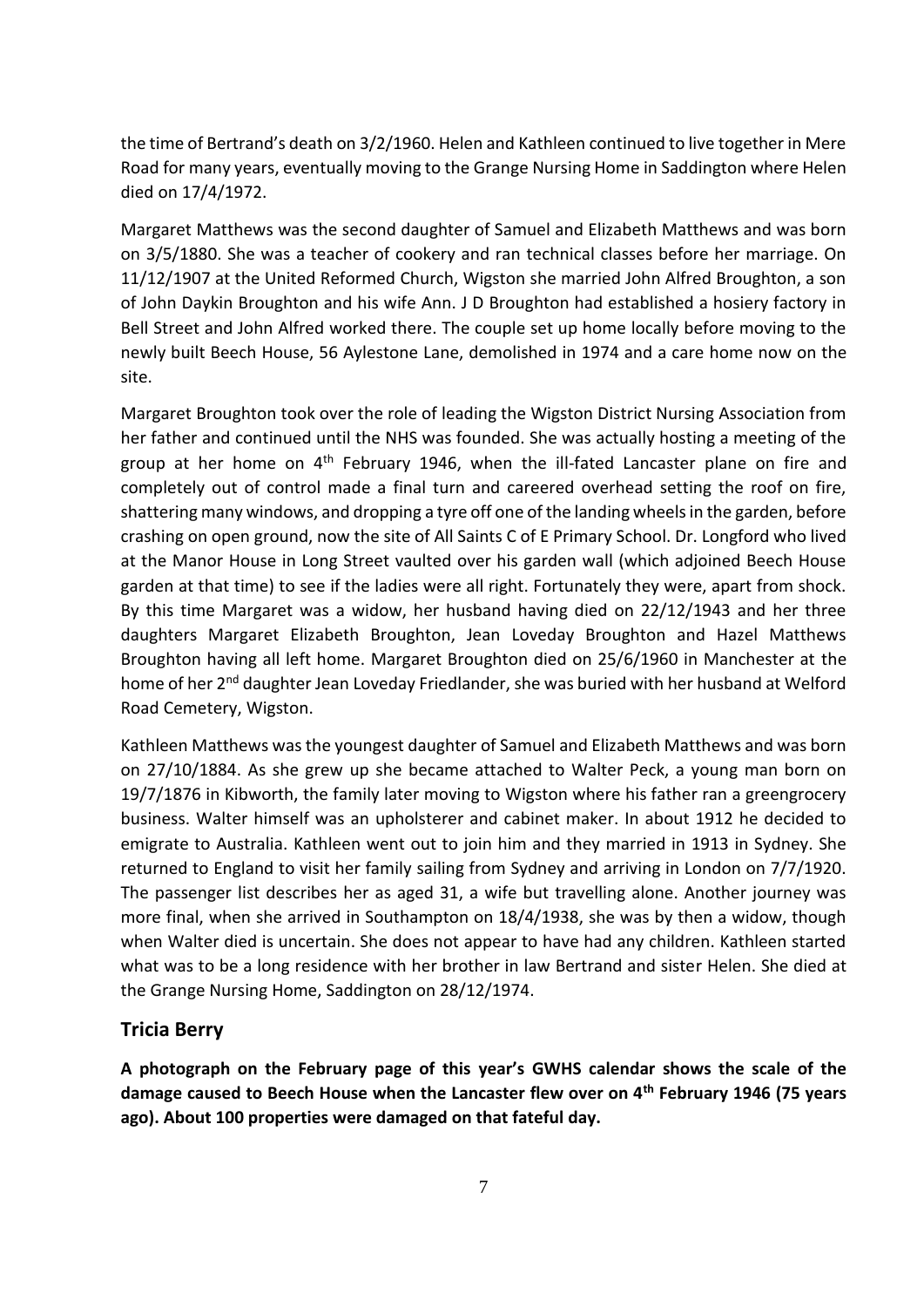## **JUST IN TIME WRITTEN BY PETER MASTIN C 1995**

A traveller journeying through Wigston at the beginning of Queen Victoria's reign would have found it a depressed and depressing village. It had passed, like the rest of the country in the 1830's, through troubled times.

The main street pattern, a rectangle of four main roads, was much as today. There were some elegant buildings of the 18<sup>th</sup> century such as the Manor House and the Elms, while Dr Longford's house and Wigston Hall had been recently built. Fronting the streets were some timber-framed and brick-built farmhouses of the  $17<sup>th</sup>$  and  $18<sup>th</sup>$  centuries, now abandoned as such and divided up into two or three parts as homes for separate families, while here and there in yards and ends were short terraces of red brick cottages built by speculators to house those who had come to seek work as framework knitters.

The two churches, an independent chapel of 1731 and a row of Georgian alms-houses lent an air of solidity to the village, though St Wolstan's Church was in a bad state of repair with a barn and stable built into its nave and its spire leaning dangerously over the cottages that surrounded the churchyard.

Our traveller would have a choice of fifteen public houses and beer shops in which to quench his thirst, and if he had entered one of them, he would have overheard the views and exchanged the news of the day.

Undoubtedly this would have been a tale of woe from most of those present, for they had much to complain of, and times were hard. Unemployment was widespread, and with it poverty and disease, especially consumption, and high infant mortality. Of the 483 families in the village, 208 were in regular receipt of Poor Rate relief and 150 of occasional relief.

Some blamed the Enclosures which, in their grandfathers' days, had taken much common grazing and woodland from the peasants forcing them to sell out to new men who enlarged their farms and in place of grain put down grass for the more profitable sheep. That started the unemployment, for 40 labourers could cultivate Wigston's 3,000 acres, whereas 3 times as many were needed for the old open field, with both grain and grass.

In order to support the unemployed, landowners had to pay poor rates at roughly £1 per acre to the Poor Rate Board, as well as other taxes. They were then so impoverished that they could not afford to hire labourers to keep their land in order. Who would want to buy or rent land so heavily rated?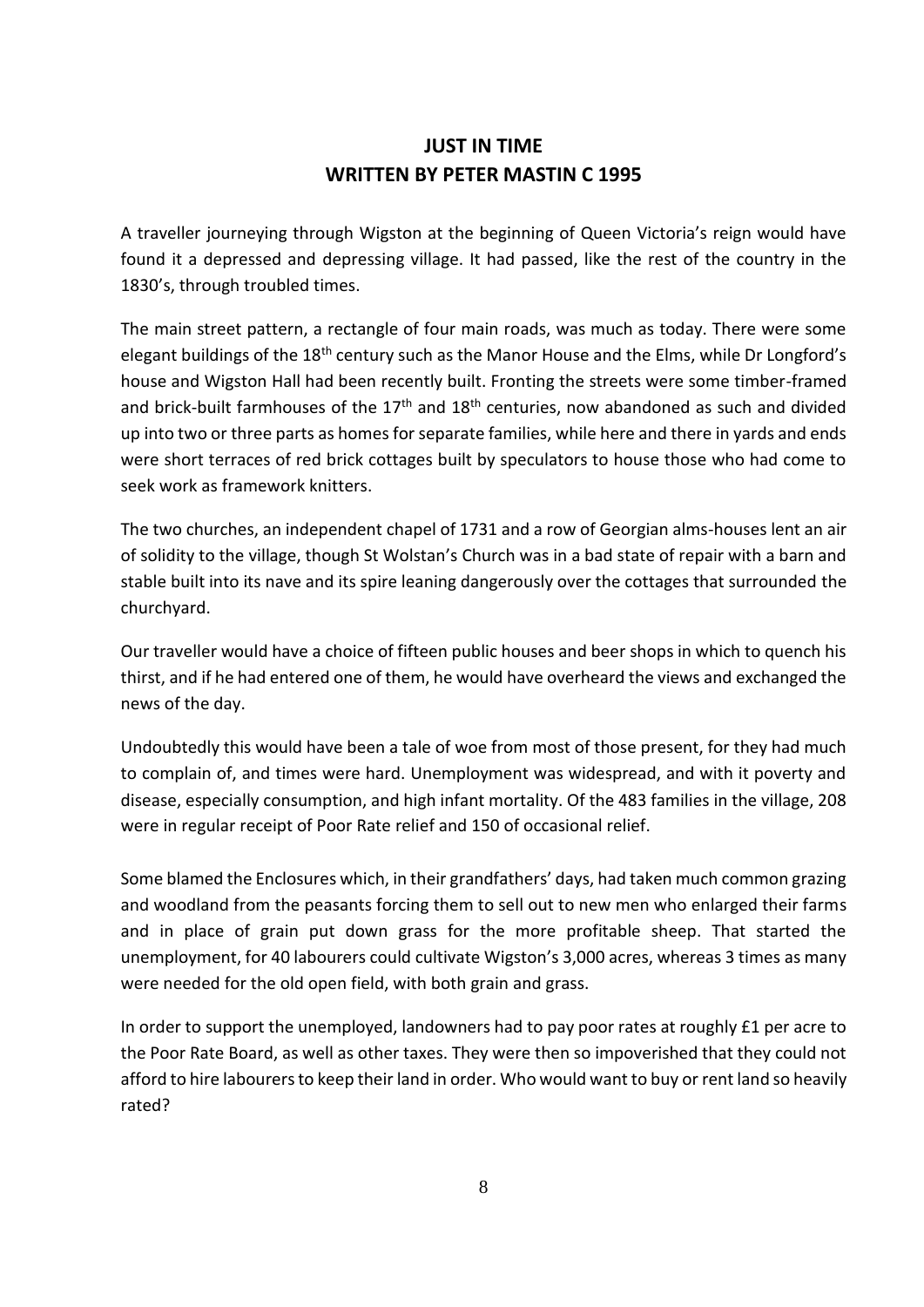The whole parish, despite its land of excellent quality, was going out of cultivation. There was not even enough corn to feed the village.

Others would tell the traveller that it had all been made worse by large numbers of people with their big families coming in from other parishes to get work in the framework knitting industry, the main occupation in the village. Not that you could get a living wage at that, even if you worked 12 hours a day. It had been all right during the war with the French when knitted garments were in demand for the army and the navy, but now that market had collapsed and fashions had begun to change to long trousers, the only alternative was poor relief.

You could do fairly well out of the magistrates at one time, 5 shillings for men and women, 1/6d for each child, but a new Act had said that in future you could only get relief by going into a workhouse and anything would be better than that. Husbands, wives and children were separated, strict discipline enforced, and the poorest food provided.

The traveller must have been glad to get away from such human misery, common throughout the land among working people. Yet there were signs of change, and his keen eye might have noticed the beginning of buildings in 1839 that expressed a desire for a better life: a Mechanics institute on The Bank, a single storey Wesleyan chapel at the top of Mill Lane and a National (Church) school in Long Street. All reflected national movements towards change.

If he had gone off to the west, an even more startling change might have met the traveller's eye: a glimpse of the extension from the town of Leicester of the Midland Counties railway which was to open the following year with a station at Wigston. Neither he, nor the companions he had drunk with could possibly have imagined what benefits were to emerge over the next 40 years from that and other similar constructions. Changes were coming to Wigston, and to all England*. Just in Time!*

# **FAMILY HISTORY COURSE 2021**

IN JANUARY 2022 WE ARE STARTING A SIX WEEK FAMILY HISTORY RESEARCH "STARTER" COURSE AT THE HERITAGE CENTRE ON TUESDAY MORNINGS. IT WILL BE A "MODULAR" COURSE, AND EACH WEEK WILL COVER A DIFFERENT ASPECT OF RESEARCH FROM HOW TO START, THROUGH BIRTH MARRIAGE AND DEATH REGISTRATION, CENSUS RETURNS, MILITARY HISTORY AND BEYOND.



YOU ARE WELCOME TO ATTEND THE COMPLETE COURSE OR JUST THE COMPONENT YOU WISH TO LEARN ABOUT. FOR DETAILS GO THE WEBSITE PAGE AS BELOW OR CALL 07702 127313

**wigstonhistoricalsociety.co.uk/Family-History-Course.html**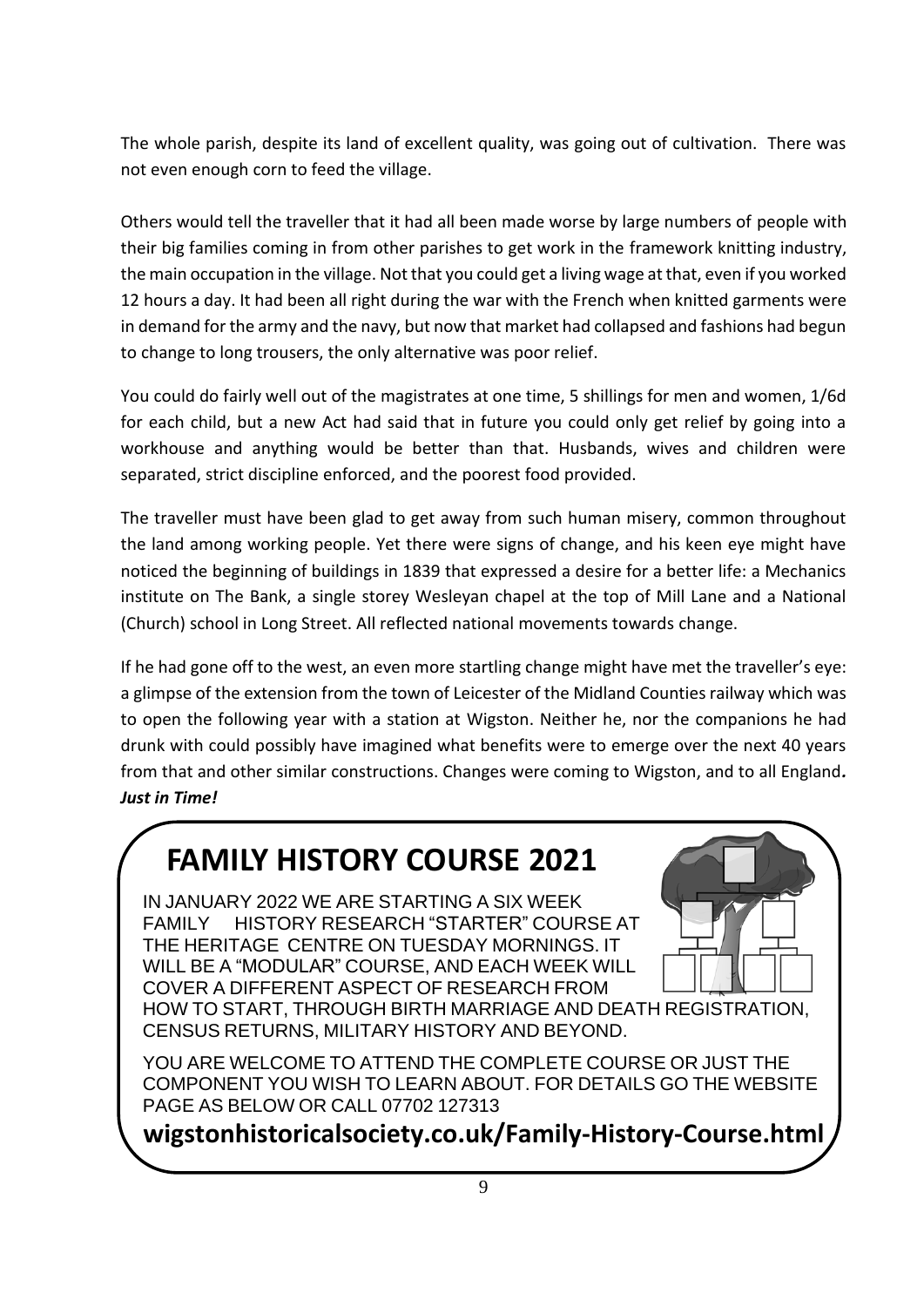## **ADMIRAL SPORTSWEAR BERT PATRICK 26/2/1934 – 13/12/2020**

Bert was the owner of Admiral Sportswear from 1958, and he recently passed away. The company was originally founded by Christopher Cook and Harold Hurst in 1903 as a hosiery company, based in Long Street. Harold had been an apprentice with the Two Steeples textile firm in Wigston.

Once set up, Cook and Hurst began operating from a small building where 12 local employees worked 8 machines to manufacture high quality wool underwear for men, women and children for summer and winter wear.

1914 – The Admiral brand was formed. Due to their growing reputation, Cook and Hurst built a larger factory next to the original one and manufactured underwear for the military in support of the First World War effort. They started producing exercise clothing for the Royal Navy, and the 'Admiral' brand came into being and the trademark of the admiral's head signified superiority and high quality British manufacturing.

1922 – The 'Admiral' trademark was registered and by the 1930's they were manufacturing a wide range of interlock sportswear and bathing costumes for adults and children. The Company continued to supply the Royal Navy for their sporting activities and supplied them with white and blue rugby shirts.

1939 – The Company continued to supply the military for both British and American forces and manufactured sportswear for the forces until the 1970's.

1956 - Bert Patrick joined the Company. He was born in Newcastle in 1934 and attended Loughborough College school from 1944 – 49. He was a journalist on the Leicester Evening Mail from 1949 – 52, and from 1952 – 54 he was an Army Public Relations Observer during the Suez Campaign.

1958– Bert Patrick purchased the Cook and Hurst Company for £34,000. He decided to reinvent it and make changes. He replaced the Admiral head artwork with a new modern logo, and Oakley Young Associates designed it, based on the stripe-laden insignia of the admiral navy rank, as worn on the sleeve cuffs of an admiral's uniform. This is now the classic Admiral logo that we all know.

1960– Admiral became a sportswear brand and Bert Patrick decided it was necessary to move into the Sportswear market. The machinery and sportswear manufacturing expertise was already there in the factory and they could adapt to the modern market and expand the product range. In the early 1960's the Cheshire-based brand 'Bukta' was short on production capability and Admiral was approached to help with the production of rugby shirts.

1966 – Admiral designed a new style of lightweight interlock football jersey for the World Cup England team. It had built-in elastication in the neck and cuffs for comfort and to help retain its shape. It was produced in Wigston and unbranded. Gordon Banks, the Leicester City goalkeeper, chose to wear the new shirt during the 1965-66 season as well as for the World Cup matches. He received no payment for this, but wore it for its quality.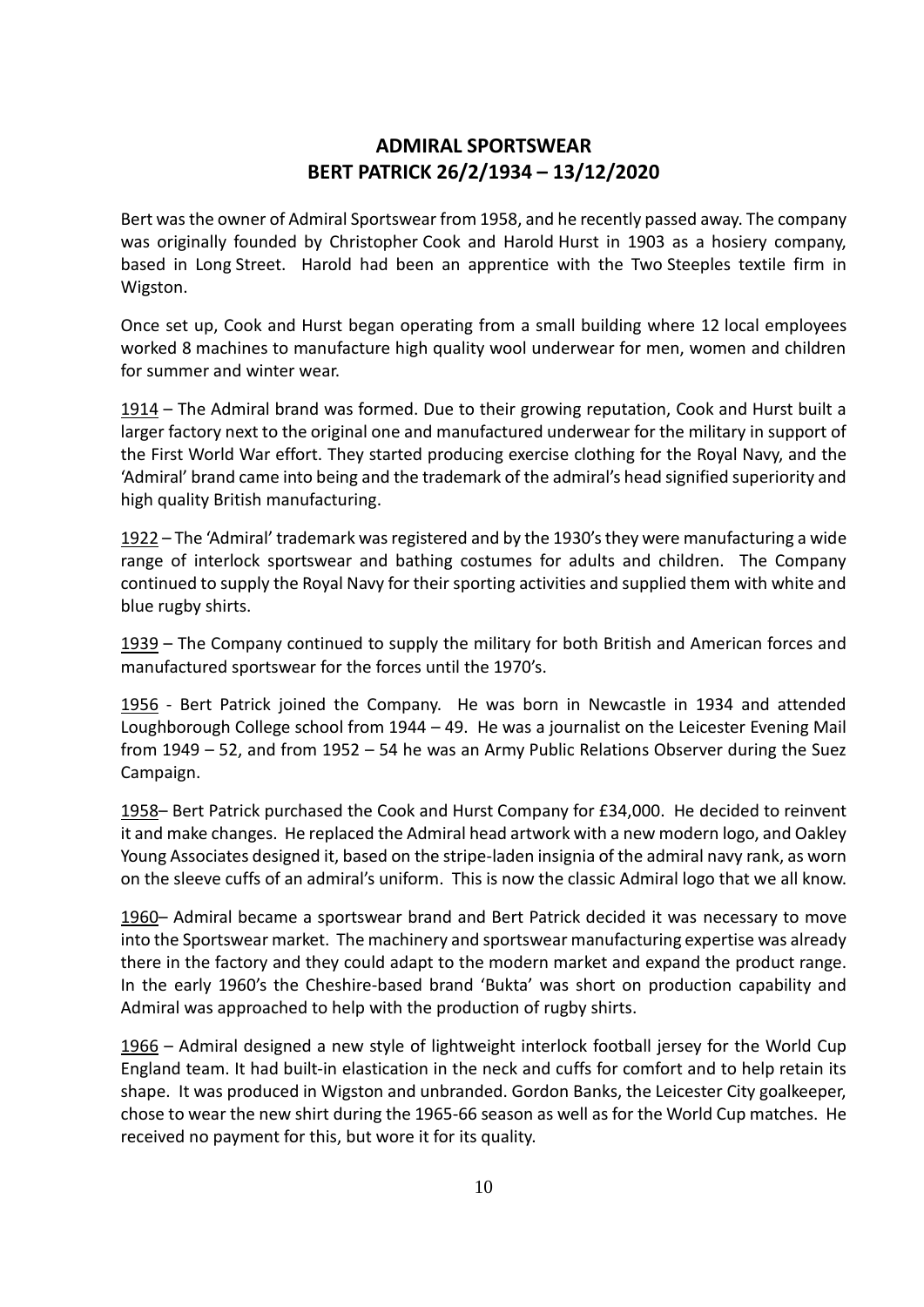1971 And onwards – Admiral expanded into rugby sportswear and other sports clothing. They were the outfitters for the British Lions Tour of New Zealand.

1972 Factory No. 2 opened in Market Harborough and this coincided with the advent of the visibly branded copyright football kits.

1973 Don Revie from Leeds United Football Club enlisted Admiral to design a new away kit and tracksuit for his club. These were very popular and replica versions were put on sale for the general public and this kick-started the replica kit market. At that time colour TV offered a new way to market football clubs by wearing radically designed kits on the pitch and then selling these to fans supporting their clubs, and especially to children.

1974 Admiral supplied the England kit for the World Cup and it featured the Admiral logo. This was controversial at the time.

1975 More football clubs were now supplied by Admiral for their shirts and bolder designs were used, also on shorts, socks and tracksuits. These were all very popular with children and other manufacturers began to follow Admiral's lead. Wigston children used to go around wearing some of the kits their mums made in the factory. They were highly skilled women who worked there and it was a very family-orientated workforce. Young girls would work alongside their mums and even grandmothers. Bert Patrick introduced the concept of workers initiatives and best performing staff would be rewarded in some way.

1980 and 1982 Football and other sportswear were now very popular, especially abroad and in the US. Admiral supplied the Tour de France Cycle winners in 1980 and also the 1982 World Cup kit for England which was very popular in the adult size.

From 1989 Admiral had contracts to supply the England Cricket Team (2000 – 08) and other teams in those years.

2003 Admiral supplied cricket kits for England, West Indies, Canada and South Africa for the World Cup series and in 2005 the England Cricket Team won the Ashes and the Admiral kits were seen by millions of cricket fans.

Competition from the SE Asia areas was now making things difficult for Admiral – they could produce similar clothing and kits much cheaper but Bert Patrick was reluctant to make his workforce redundant. He managed to get contracts with Corah in Leicester who worked with Marks and Spencer, but that did not work out and Corah folded.

The 'Admiral' trademark was acquired by Hay and Robertson and the ownership was transferred to International Brand Licencing plc and in 2011 Admiral Sportswear Ltd acquired the rights of the 'Admiral' trademark.

2020 The Admiral Sporting Goods Company was launched.

Today vintage replicas of football shirts and kit are part of an ever-growing collectors' market – many of these being produced by the Admiral Company over the years.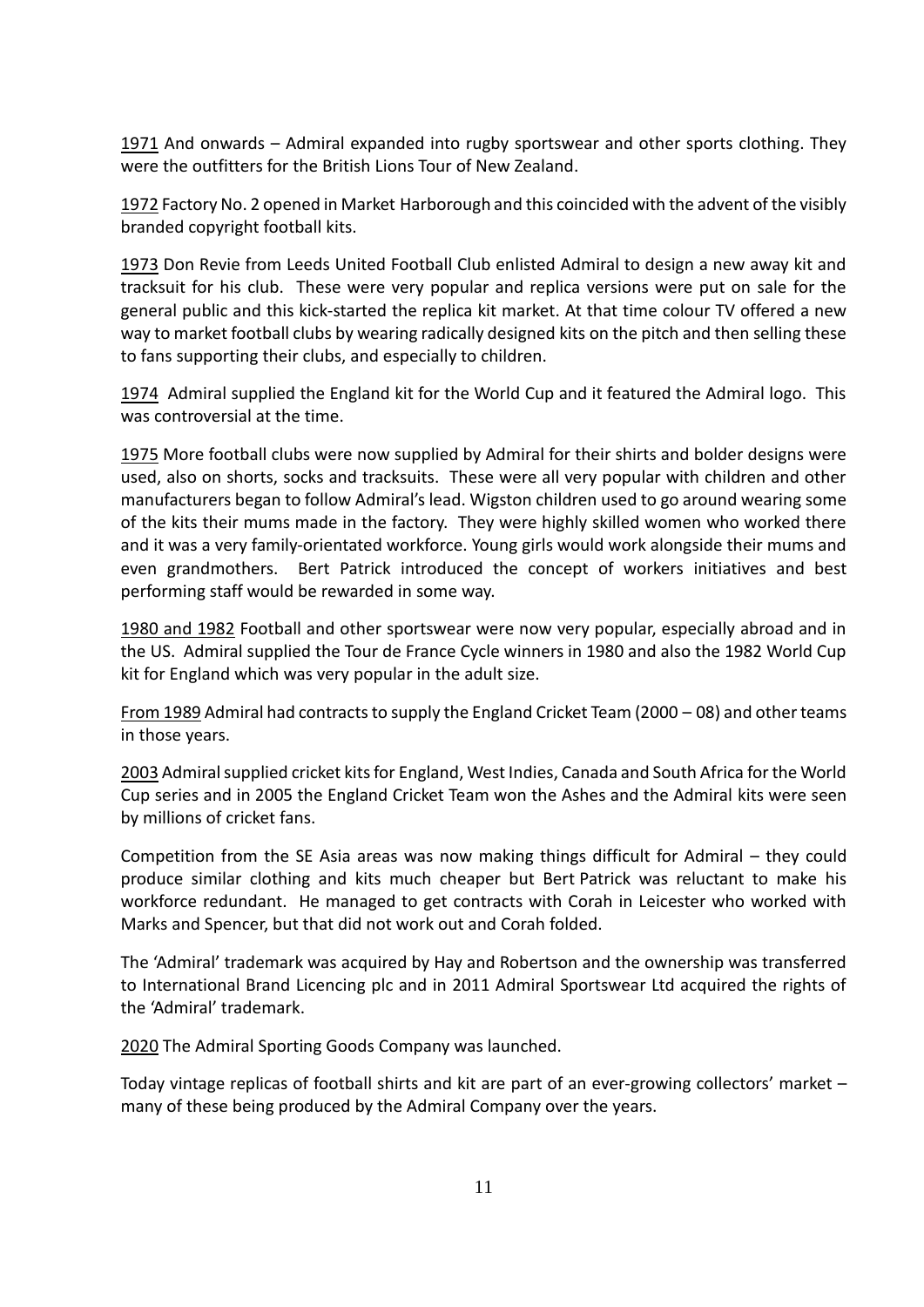After Admiral, Bert Patrick continued to work on new ventures including sports and leisure clothing. He was a member of the City of London Olympic bid committee in 1985.

In 1984 Bert and his son Shaun Patrick founded Notts Sports – a specialist company in the design and supply of synthetic surface systems for sport, play and leisure and based in Ashby Magna.

2014 Bert Patrick published his book – 'Admiral: Kit man: All for the shirt' (ISBN: 9781783063864). This gave an insight into Bert and his involvement with Admiral over the years.

2016 A documentary film was made about Admiral Sportswear called 'Get Shirty' (The Story of Admiral: the world famous English football kit manufacturer). The cast included Bert and his team, and also past footballers who wore the kit over the years, including Peter Shilton, etc. Sadly, there was a huge fire at the empty factory premises the day after the programme was shown on the television on 23<sup>rd</sup> September 2016.

2016 Planning permission was granted to build flats on the Admiral Factory site using part of the old building. This project is still underway in Jan 2021.

Bert Patrick lived in Burton Overy with his wife, Elizabeth (known affectionately as Betty) and had many connections with the village and church activities. He was a season ticket holder at Leicester City Football Club and attended matches with his friends. Bert also enjoyed playing tennis.

Research – Admiral Sportswear website and various 'Google' searches for Bert Patrick and Admiral Sportswear. (Limited research due to the 'COVID 19' Coronavirus situation and no access to the Library or Record Office while researching this article).

#### **Ailsa Whalley Jan 2021**



**Available at the Heritage Centre and at our monthly meetings. Or call 0116 2884638 for collection in Wigston.**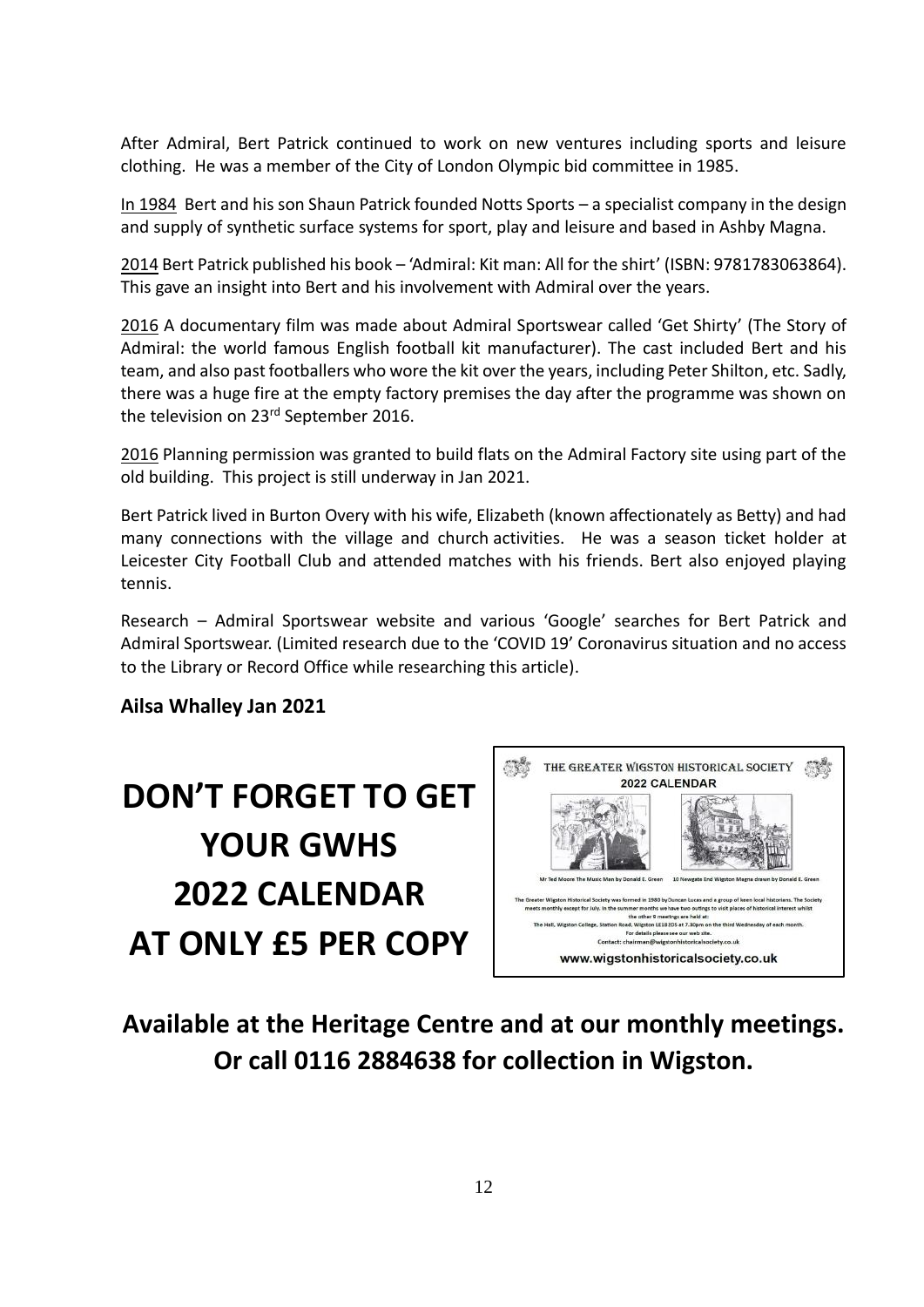## **JOE WYNALL - A LOCAL CHARACTER**

Joe Wynall was indeed a character with his own brand of humour. He worked in the trim-shop of J. D. Broughtons and in a period of short time working arrived home early to find his wife out, the fire out and his meal not ready. The third time this happened, having a good idea where his spouse might be spending her time, rushed out of the house shouting Fire!! Fire!! Fire!! His wife came dashing out of a neighbour's house crying Where!! Where!! Where!!. Joe calmly replied "In any silly b gg rs house but ours"

### **A WARTIME WEDDING STORY**

**Brenda Garner has kindly allowed us to reproduce a short story written by her mother Peggy Russell about the preparations and wedding to Harry Slaney. Setting the background, Brenda has given us a short overview to the family: -**

My late Mum Peggy nee Russell was born at 9 Cherry St Wigston in 1922, she was the second daughter to Annie nee Bolton born in Manor Street and George Charles Russell born at no 4 Mowsley End. The house in Cherry Street was a 3-bed terraced house where they grew vegetables, flowers and raised chickens, when Peggy was about 5 years old, they moved to 23 Cedar Avenue, an end of terrace council house which had 2 bedrooms, but had an inside bathroom! It overlooked the fields where Horsewell Lane estate was built.

Peggy's paternal line goes back to Thomas Russell who died in Wigston in 1796 her line includes many familiar Wigston names Boulter, Vann, Findley, Walker, her maternal line goes back to Richard Dand/Dann 1595 in Wigston. She went to the Long Street National School where she said the teachers used to stand with their backs to the fire warming their bottoms and if they didn't like you, you were made to sit on the front row. Her best friend at school was Nancy Painter, she started work at Wigston Laundry at the of 14. She had applied for a job in the office but Betty Warnby got in first, so she ended up in the packing department she was paid 10s and 3d a week. She left in 1936 to join the Woman's Land Army.

My Dad's link to Wigston started at his birth in 1918 at 77 Countesthorpe Road, the house was opposite Timber Street. After he was born the family moved on to a rented house at 51 Station Street, he attended Bassett St. School and he loved sport and played Rugby for the school. He left school at 14 to work at Blacks Shoe Factory on Saffron Road South Wigston, he was paid 10s and 6d per week, he left Blacks Shoe Company when he was called up to serve in the Leicestershire Regiment in 1939 - 1946 he served with the 2nd Battalion during World War Two in Palestine, Egypt, Crete, Ceylon, India and Burma where he was part of the special forces The Chindits. His paternal family Slaney's came from Checketts Road, Belgrave, Leicester and his maternal line came from Blaby the Spicer Family.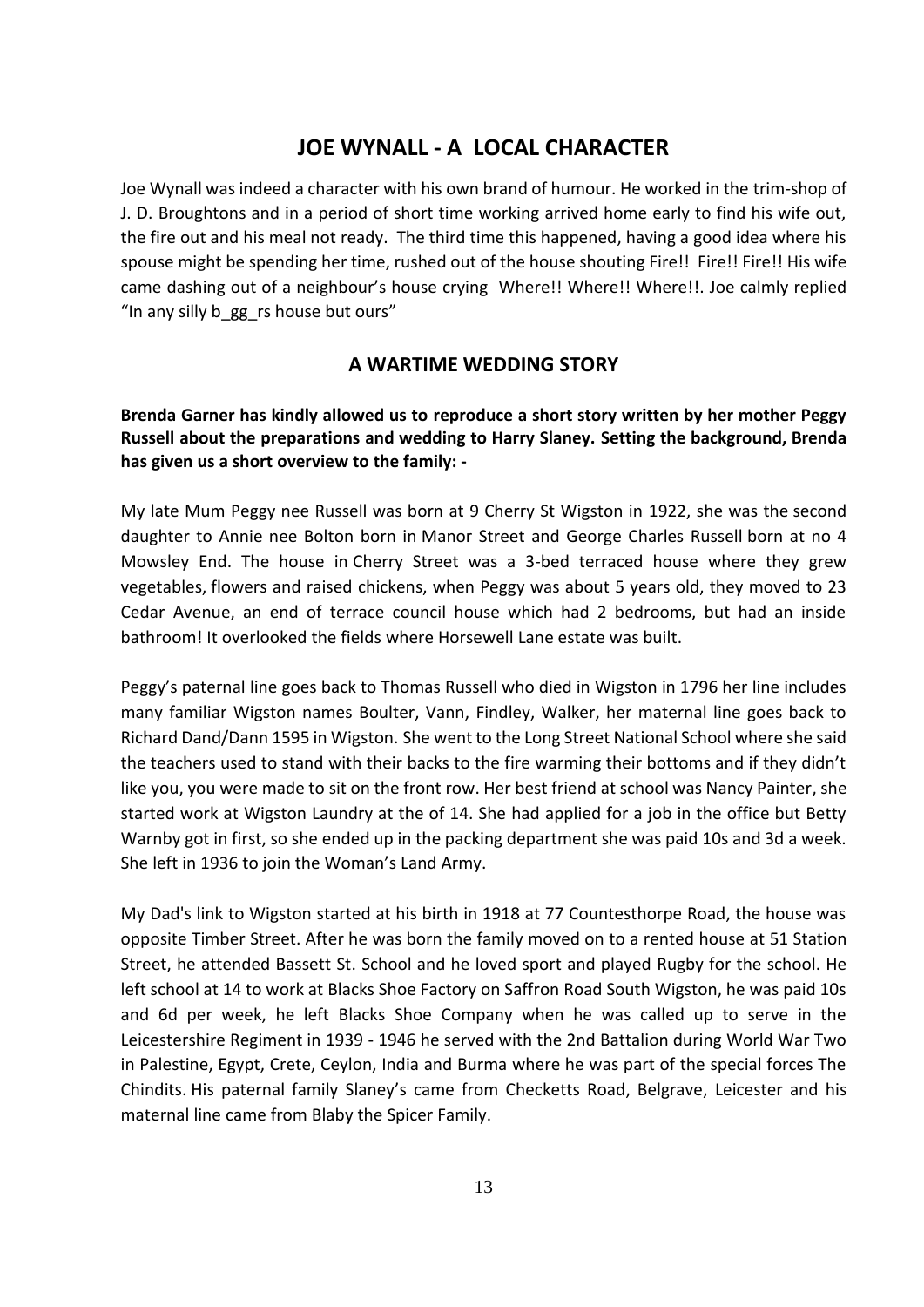The story below describes my Mum's recollection of their meeting and marriage during wartime. There were 93 guests from Mum's family and 5 from my Dad's! The group photograph shows left to right, Bridesmaid Cousin Doreen Cundy nee Bolton, unknown Bridesmaid, Grooms Sister Millie Wordsworth, Grooms Mother Elizabeth (Lizzie) Slaney nee Spicer, Grooms Father, the Bride and Groom, George Russell Brides Father, Annie Russell nee Bolton, Bridesmaid Doris Statham nee Kane, Brides sister Mary Edwards nee Russell, Bridesmaid Cousin Iris Dunkley, nee Bolton, Brides brother Jack Russell. The two small bridesmaids 2nd Cousin Gillian Dallas nee Freestone and Niece Christine Edwards.



35-337 Wedding of Harry Slaney & Peggy Russell Armistice Day 1944 - Wedding Reception was at the Constitutional Hall Wigston Magna

They started married life in a rented house in Station Street South Wigston, which they eventually bought, they then moved to Richmond Drive and then Alderleigh Road, Glen Parva where they brought up their 2 children Brian and Brenda, and later in life they moved to sheltered accommodation in Jasmine Court, where spookily their flat was situated where my Dad's work bench had been when he worked for Black's Shoes.

Their final years were spent together at Amberwood Residential Home on Aylestone Lane. They were married for 58 years.

| it in 1931 in the summer at a cricket match                                                    |
|------------------------------------------------------------------------------------------------|
| where I not my better half. Soon efter wat was                                                 |
| looming in the next few months and us Haity was                                                |
| 20 Le had to tegiste either as a Bevin Boy in the                                              |
| Mines at join the Satura in the October. He passed                                             |
| Ais medical Al so be was called up a fad to                                                    |
| report for duty , he was posted to an Infarty                                                  |
|                                                                                                |
| Battullion, I he Leientos about 600 yerds up the                                               |
| to defend you elle a fille the eveny, he was for be posted                                     |
| overeas place unhorsem. So an engagement ting                                                  |
| was to be loongle although I was andy 17. A My dad                                             |
| said O.K. then will aly 3 hays notice I developed                                              |
| forsibilities and lost my voice. So they had to go cur                                         |
| to Kichardson, the jewellers in High Street to get the trig                                    |
| We cut a fall in n five of codboard that fitted                                                |
| my gings, you de sige a I destibed what sort of                                                |
| ting I wanted a solitaire. For 4/2 years later                                                 |
| he came back four absord 3 weeks leave before he                                               |
| west away for I make years in Germany. 30 2 in about                                           |
| 10 days I had to wrange the wedding, going to                                                  |
| Nationalge for a special liance not 7/6 £305 £4                                                |
| See the Pour Welham blashe at the WIGSTON                                                      |
| CONGS LONG STREET HE to alrange the Wedding<br>Service. Jost 3 fad to collect clothing confins |
| Some relatives a friend to my wedding dess it delut                                            |
| bridenaids a 2 young bridenaids Mts Belliss                                                    |
|                                                                                                |
| of CENich Nooh new it wolstas Child was the                                                    |



The above pages are reproduced below for easy reading:-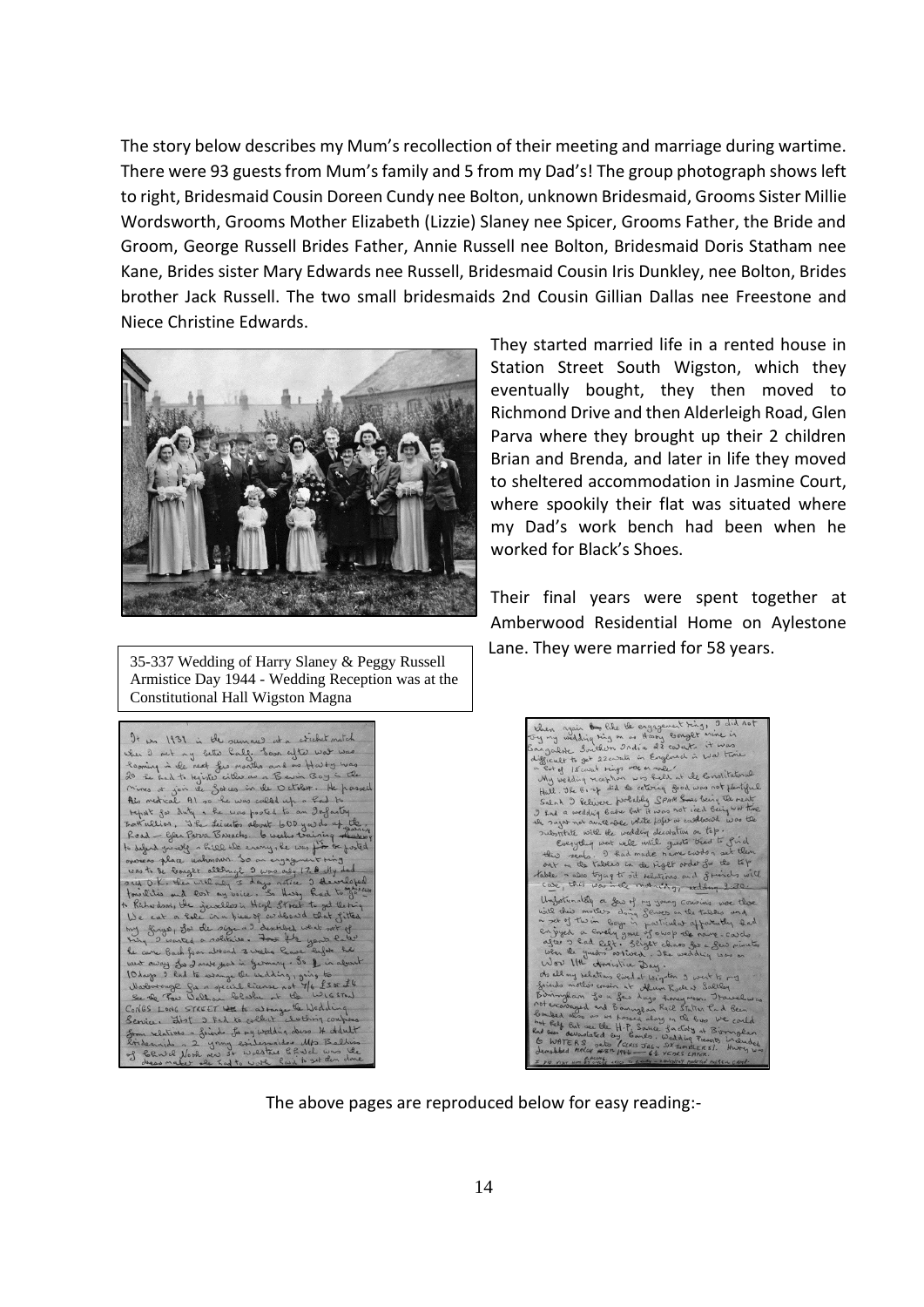

It was 1939 in the summer at a cricket match when I met my better half. Soon after war was looming in the next few months and as Harry was 20 he had to register either as a Bevin Boy in the mines or join the forces in the October. He passed his medical A1 so he was called up and had to report for duty and he was posted to an Infantry Battalion. The Leicester's about 600 yards up the Road – Glen Parva Barracks. 6 weeks training learning to defend yourself and kill the enemy, he was to be posted overseas, place unknown. So, an engagement ring was to be bought although I was only 17. My dad said O.K. then with only 3 days notice I developed tonsillitis and lost my voice. So, Harry had to go on his own to Richardson the Jewellers in High Street to get the ring. We cut a hole in a

piece of cardboard that fitted my finger, for the size, and I decided what sort of ring, I wanted a solitaire. 4½ years later he came back from abroad 3 weeks leave before he went away for 2 more years in Germany.

So, in about 10 days I had to arrange the wedding, going to Narborough for a special licence not 7/6d but £3 or £4. See the Rev. Welham Clarke at the Wigston Congs in Long Street to arrange the Wedding Service. First, I had to collect clothing coupons from relatives and friends for my wedding dress, 4 adult bridesmaids and 2 young bridesmaids. Mrs Belliss of Church Nook near St Wistan's Church was the dressmaker. She had to work hard to get them done.

Then again like the engagement ring, I did not try my wedding ring on as Harry bought mine in Bangalore India 22 carats, it was difficult to get 22 carats in England in war time. A lot of 18 carat rings were on sale.

My wedding reception was held at the Constitutional Hall. The Co-op did the catering – food was not plentiful. Salad I believe probably Spam being the meat. I had a wedding cake but it was not iced being war time the sugar not available – white paper and cardboard was the substitute with the wedding decorations on top.

Everything went well until the guests tried to find their seats. I had made name cards and set them out on the tables in the right order for the top table and also trying to sit relations and friends with care, this was in the morning. Wedding 2-30. Unfortunately, a few of my young cousins were there with their mothers doing flowers on the tables and a set of twin boys in particular apparently had enjoyed a lovely game of swap the name cards after I had left. Slight chaos for a few minutes when the guests arrived. The wedding was on Nov. 11<sup>th</sup> Armistice Day.

As all my relatives lived in Wigston I went to my friend's mothers at Alum Rock Saltley Birmingham for a few days honeymoon. Travelling was not encouraged, and Birmingham Railway Station had been bombed also as we passed along on the bus we could not help but see the H. P. Sauce factory at Birmingham had been devastated by bombs. Wedding presents included 6 Water sets (Glass Jug and 6 Tumblers). Harry was demobbed March  $8<sup>th</sup>$ , 1946 - 6 $\frac{1}{2}$  years later. I did visit him by Racing Cycle – Leics to Rugby – Daventry Moreton Camp.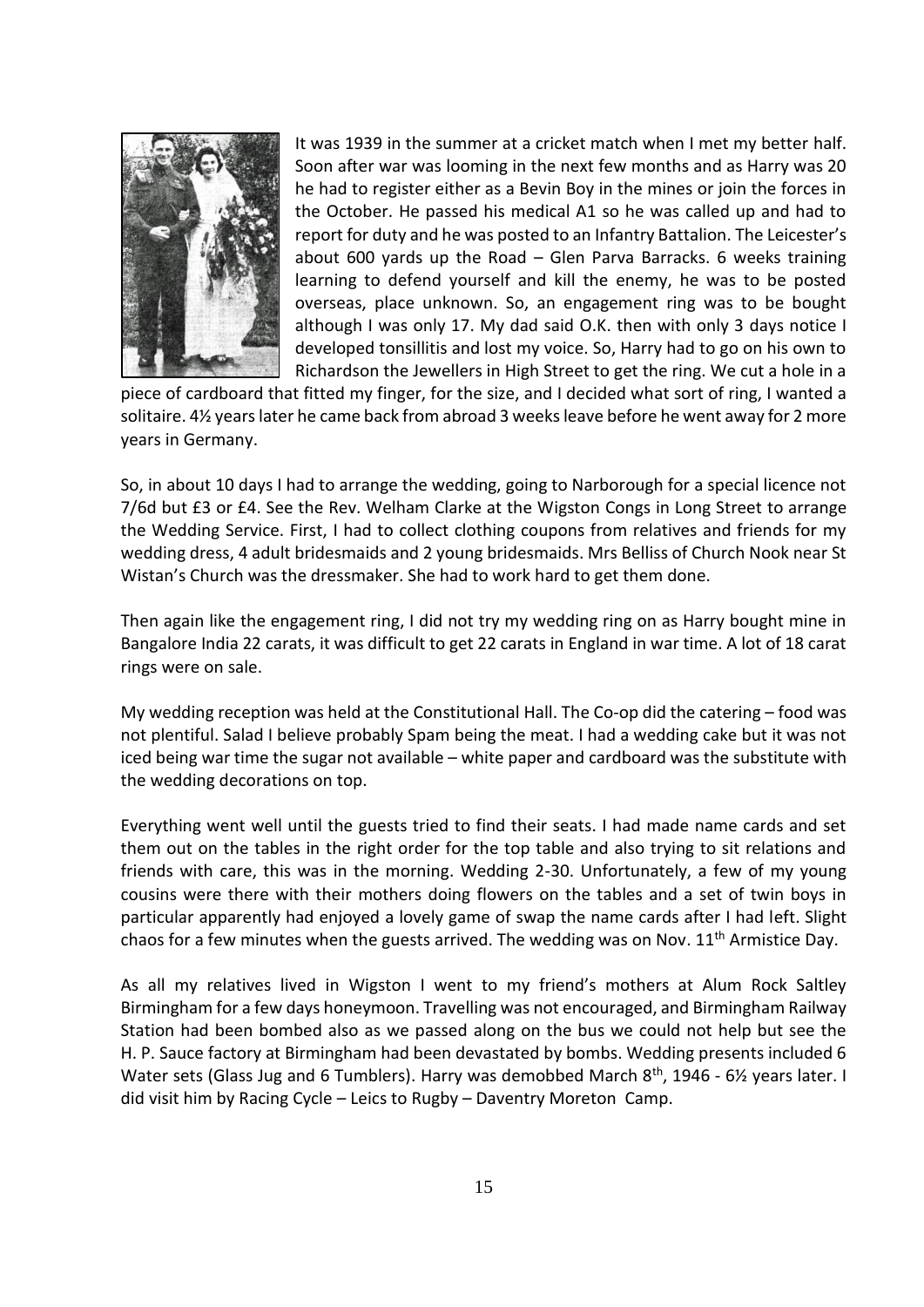# **MEETING REPORTS - ALL REPORTS BY COLIN TOWELL**

## **MAY 2021: AN INTRODUCTION TO WALL PAINTINGS IN MEDIEVAL ENGLAND**

Meetings with large attendances remained banned during May 2021 and so another lecture by Zoom was arranged, this time by Dr Miriam Gill who is a local expert on medieval paintings. Miriam commenced by telling us that, encouraged by her father, another well-known local historian, she has been interested in medieval art since the age of 10 and was now teaching adult learners.

Although there are only a few examples of medieval wall paintings in Leicestershire (see later) one of the nearest is at Longthorpe Tower near Peterborough. This example, circa 1330, is currently undergoing restoration by English Heritage but is the most important set of medieval domestic wall paintings in northern Europe. A scene in a curved alcove seat shows a woman teaching a boy in front of her.

There are different types of wall paintings. Fresco is a technique whereby colours are applied to wet plaster and tend to be of an 'egg and bacon' palette with mixtures of red and yellow mixed to create other colours. As the plaster itself has to be wet, only a small section of the wall can be painted at a time and this is often very clear to see such as at Clayton, Sussex dated to 1100- 1120.

The other type of wall painting is called Secco where paint is applied to dry plaster, this allows a wider variety of colours to be used. Boiled oil and egg yolk were added to secure the colour. A good example is at Kemply in Gloucester, a remote Norman church. Here there is a 'wheel of life' dating from the 13<sup>th</sup> century and in the barrel vaulted chancel roof a picture of Christ seated on a rainbow. This was discovered only in 1872 when Reformation whitewash was removed.

Local examples are at Cold Overton where there is a Eucharistic nativity dated c1300 and at Lutterworth where an interpretation of the 'three living and the three dead' may be seen. Here half or more of the original was covered over by the Victorians who considered the subject matter too extreme such as dead bodies, hell, demons, naked souls or of a catholic nature. However, the Victorian church restorer George Gilbert Scott wanted to establish, in his 1869 project, the link with John Wycliffe and he restored this painting but left out the questionable parts of the original.

Many medieval paintings were destroyed as a result of an injunction by King Edward VI in 1547 that Deans and Archdeacons MUST remove all wall paintings and items of idolatry and superstition. So, the inside walls of churches were whitewashed over. However, eventually the paintings showed through the whitewash and this attracted William Morris who, in 1877, founded the Society for the Protection of Ancient Buildings (SPAB). Original conservationists were not successful often causing more damage when they used varnish or even beeswax to protect paintings but this usually sealed in moisture instead of allowing it to be released and attracted dust. St Christopher, the patron saint of travellers is a popular wall painting subject, usually placed on the wall opposite to the main entrance so it was the first thing a visitor witnessed. Inglesham in Wiltshire is a good example.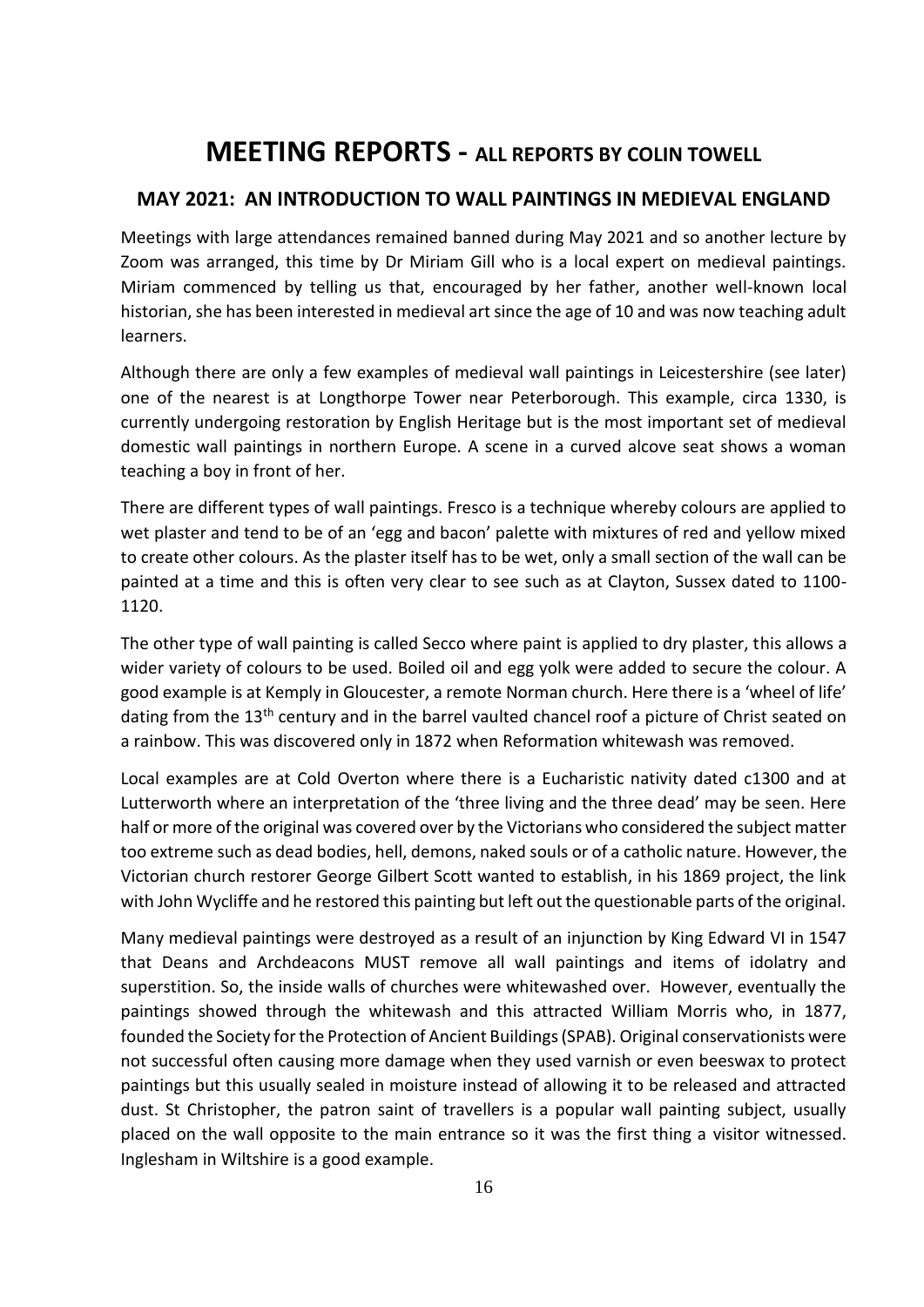Another local example, but in Rutland, is at Stoke Dry, a church associated with the Gunpowder plot but also with amazing examples of wall paintings. One shows the martyrdom of St Edmond when he was killed by arrows shot at him by what looks like a man with a feathered headdress similar to those worn by native North American Indians. This clearly could not be so and in medieval times such figures were often used to portray people who were evil and needed to be shown in a bad light. Another wall painting at the church shows St Andrew holding his heart.

Who painted these works? Often not recorded or the records have been lost, but Hugh of St Albans is a known expert. They were often paid for by the local priest or Lord of the Manor, often in repentance of some wrongful act. Many more examples were given and this was an altogether fascinating lecture, professionally delivered by an expert.

### **JUNE 2021: THE MOUNTSORREL QUARRY AND RAILWAY**

Our original plan for a summer visit to Lutterworth for this meeting was cancelled because of the pandemic lockdown regulations but fortunately Mark Temple's talk on the Mountsorrel Quarry and Railway came to our notice, he willingly agreed to present it on Zoom. The meeting was attended by well over 25 members and four visitors.

The site is based on a visitor centre at Mountsorrel consisting of refurbished old quarry buildings which have been extended to consist of a café and information room. There are also two nature trails, engine sheds, workshops, a model railway and crazy golf as well as a new platform on the complex. (including ample parking).

Mark's talk was split into two sections dealing firstly with the history of the quarry and secondly the story of the original railway serving the quarry and how it was brought back into use.

There is evidence that the local granite was worked in 500BC possibly making milling stones or querns. The granite in this area contains pink hues and was in great demand. It was used in the construction of Mountsorrel Castle in 1080 (demolished in 1217) and then in local domestic buildings. It is known that there were about 40 such dwellings in the area in Tudor times incorporating the traditional half timbering. Many of these were demolished in 1959 to enable the widening of the main A6 through the village (now bypassed). The 18<sup>th</sup> century surge in road building created new demand although the quality of the road surfaces was very poor, possibly worse than Roman roads but the onset of the use of tar macadam again increased demand in the 19th century.

In 1803 the Earl of Lanesborough bought the area from Sir John Danvers and developed various quarries with Hawcliffe and Buddon Wood opening in 1821. Subsequently the Martin family of the Brand, in Woodhouse, joined the organisation and used their business skills to expand the quarry. Nunckley Hill (the base for the Visitor Centre and railway) opened in 1854 with 200 men being employed. A lasting legacy of those early days is the 12.30pm blast which is still used today.

In the second half of the 19<sup>th</sup> century the quarry expanded as did the internal railways of many gauges depending on their use. In the 1870s a hospital was built especially for the employees who grew bushy moustaches to help prevent them breathing in the terrible dust. They drank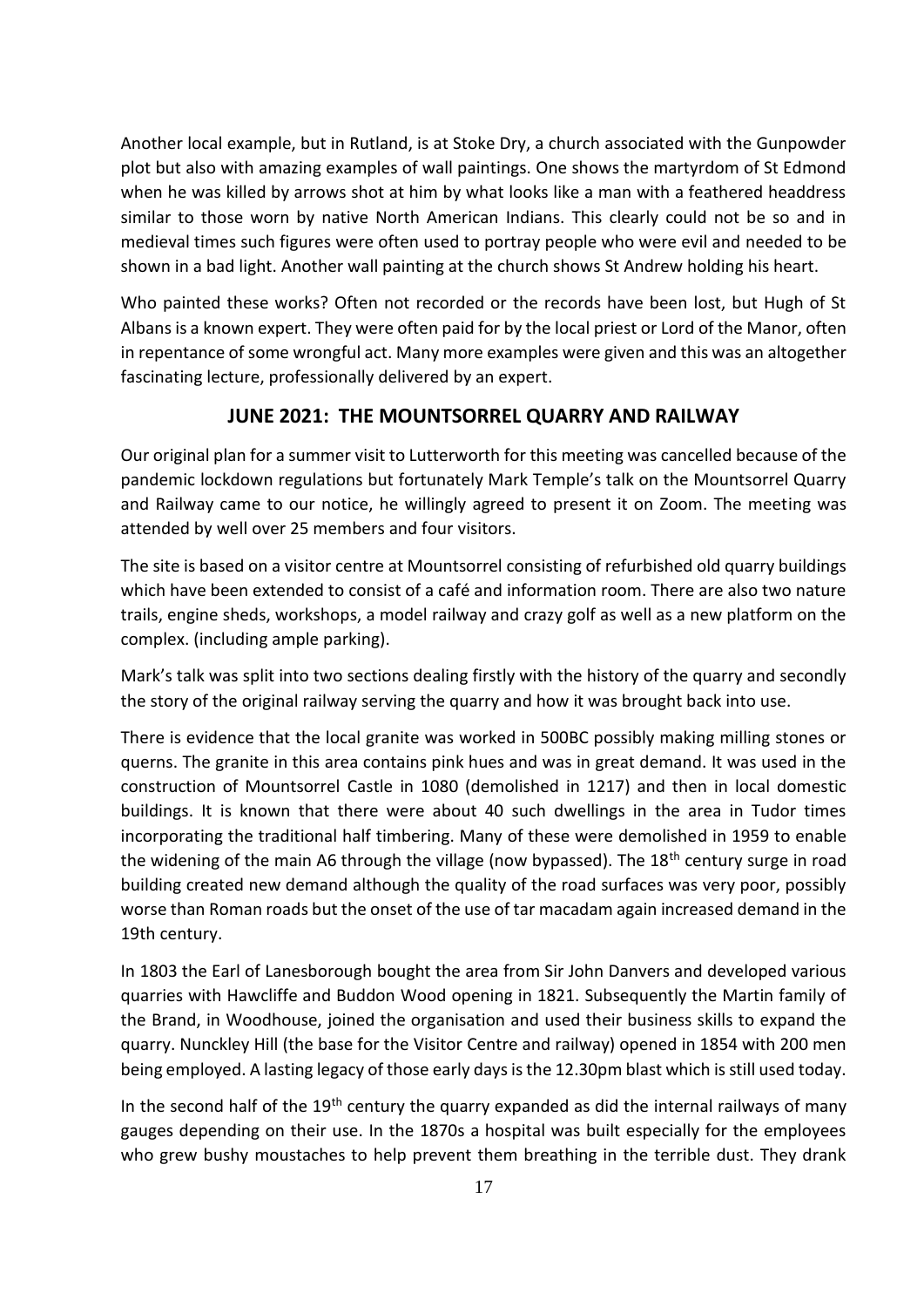great quantities of beer as well. The quarried stone was dressed by experts working in rows of open fronted sheds but machinery was used to crush the stone and later to add tar for road purposes.

Many quarry men joined up in WWI and 73 employees were killed. A war memorial designed by Shirley Harrison (male) who also designed the De Montfort Hall was built using local stone. After being affected by the 1920's depression demand picked up again during WWII, the stone being used to create airfield runways.

Mountsorrel Quarries were absorbed into Redland in 1960 and at a peak of production in 1989 by Lafarge and then Tarmac. Today only 150 men are employed to produce 4m tonnes a year (but there are 160m tonnes still to be quarried). The massive holes are some 20 metres below sea level!

Having used the canals to get the stone out to customers in the early days the development of the national railway infrastructure opened up new opportunities. Firstly a north eastern link to the nearby Midland Mainline at Barrow was approved by Act of Parliament. Later a south western link was proposed to join the newly constructed Great Central Line. The engineer for this extension was the local and still practising firm of Pick Everard. The entire length of the quarry line then became 3.5 miles.

In 1964 the Mountsorrel railway closed and the track was removed. The track and the Nunckley quarry site became derelict and overgrown. A local proposal to re-establish the south western link to the GCR was initially turned down but, when the GCR itself saw this as an opportunity to expand its operation, they supported the idea and in 2007 work commenced using volunteer labour. With the help of Lafarge, which supplied and laid 3500 tonnes of stone for the track bed and other materials and equipment, free of charge, and many other donations of money and materials, the line and new station were formally opened in 2015. Meanwhile engines and rolling stock had been acquired and restored.

Work on the Heritage Centre started in April 2015 incorporating three historic quarry buildings. It was opened in April 2016 and visited by Prince Charles early the following year.

I have previously visited the site and it is well worth it even if the actual trains are not running. The exhibition is very informative and the café is brilliant. A booklet about the project gives an enormous amount of detail about the work involved and shows what can be done by a determined group of volunteers. This was a fascinating talk with a wealth of old quarry and train photographs.

## **AUGUST 2021: AFTERNOON CONDUCTED TOUR OF HOBY VILLAGE**

It was a cool, blustery but dry afternoon when just under thirty members and friends met at All Saints Church in Hoby in the Wreake Valley for a conducted tour of the village to be followed by tea and cakes in a private garden. The weather was a slight improvement on the traditional Society summer visit conditions but it was absolutely brilliant for us to be together again after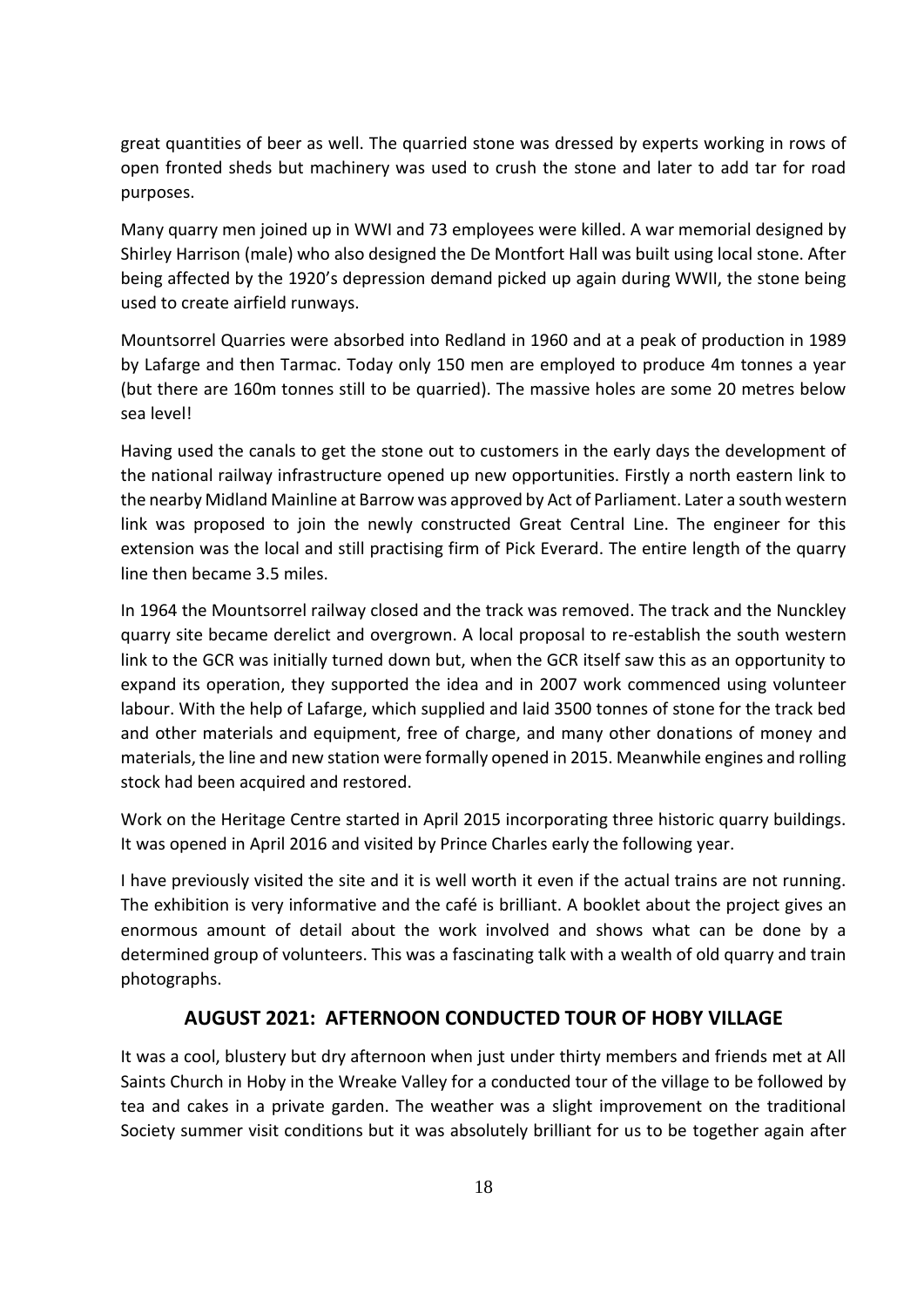the 18 months of Covid restrictions on meetings. The event was led by members of Hoby and District Local History Society incorporating the villages of Rotherby, Ragdale and Brooksby.

We gathered in the church itself for an introductory talk when we learned of the work that the Society had undertaken to celebrate the centenary of WWI which culminated in the production of an illustrated leaflet, which we were each given, identifying the location of the homes around the village of those who did not return from the war. We were then split into two groups for the tour which, despite the comparatively peaceful village surroundings, benefited from the portable loudspeaker systems used by the guides. Hoby is not on the main road but it was surprising how much traffic used the main street including speeding cyclists and big agricultural machinery not to mention contract gardeners.

Nearly 80 men from the village went to war and sadly 12 did not return. One of the most poignant parts of the project was to ring a half muffled peal on the church bells on the anniversary of each man's death. Quite an achievement and it must have had a massive effect on villagers and local farmworkers 100 years after the event. There are 5 bells in the tower with the latest renovation work taking place in 2006 supported by the Heritage Lottery and village fund raising. Many other works have been carried out in the church including the recent addition of a kitchen and toilet (very useful for some members on the day).

The 90 minute tour led us along the back lanes of Hoby where we saw some amazing architecture covering all periods from Medieval to Queen Anne and Georgian to Victorian, modernised and modern. There were many farms in the village which still exist as major domestic dwellings even if the farmyards themselves are not operative. There is a pub, The Blue Bell, and a former pub, the Rutland Arms, a former Victorian school at which one of our guides spent his formative years, a chapel, still used as such and a former smithy. Sadly the shop and post office no longer exist and so the village is officially 'unsustainable' because it has no shop or bus service. The fact that it is a short walk from a passenger railway line with a closed station (at Brooksby) does not count!!

The walk ended in a lovely well-kept garden with views down to the river where we were served scones and tea and of course had a good chat. Thanks were offered to the members of the host Society for organising the afternoon.

### **SEPTEMBER 2021: BLACKSMITHS? THEY SHOE HORSES DON'T THEY?**

For our first, in person, indoor, meeting after the pandemic about 60 members and visitors were very pleased, not only to see each other, but also to welcome our speaker David James who had spent his whole life in his family business of blacksmiths and metalworkers. He was born in the house adjoining the forge in Broughton in Northamptonshire where the family firm of George James and Son had been established in 1841. David showed several typical Victorian style family photos of his relations standing outside the premises and pointed out that the adjoining cottages had been incorporated into that forge in the 1950s.

In his childhood he helped with various tasks including fitting wheel ''tyres'' to cartwheels, a job involving fire, hot iron and water and some quick action. He then explained the meaning of the